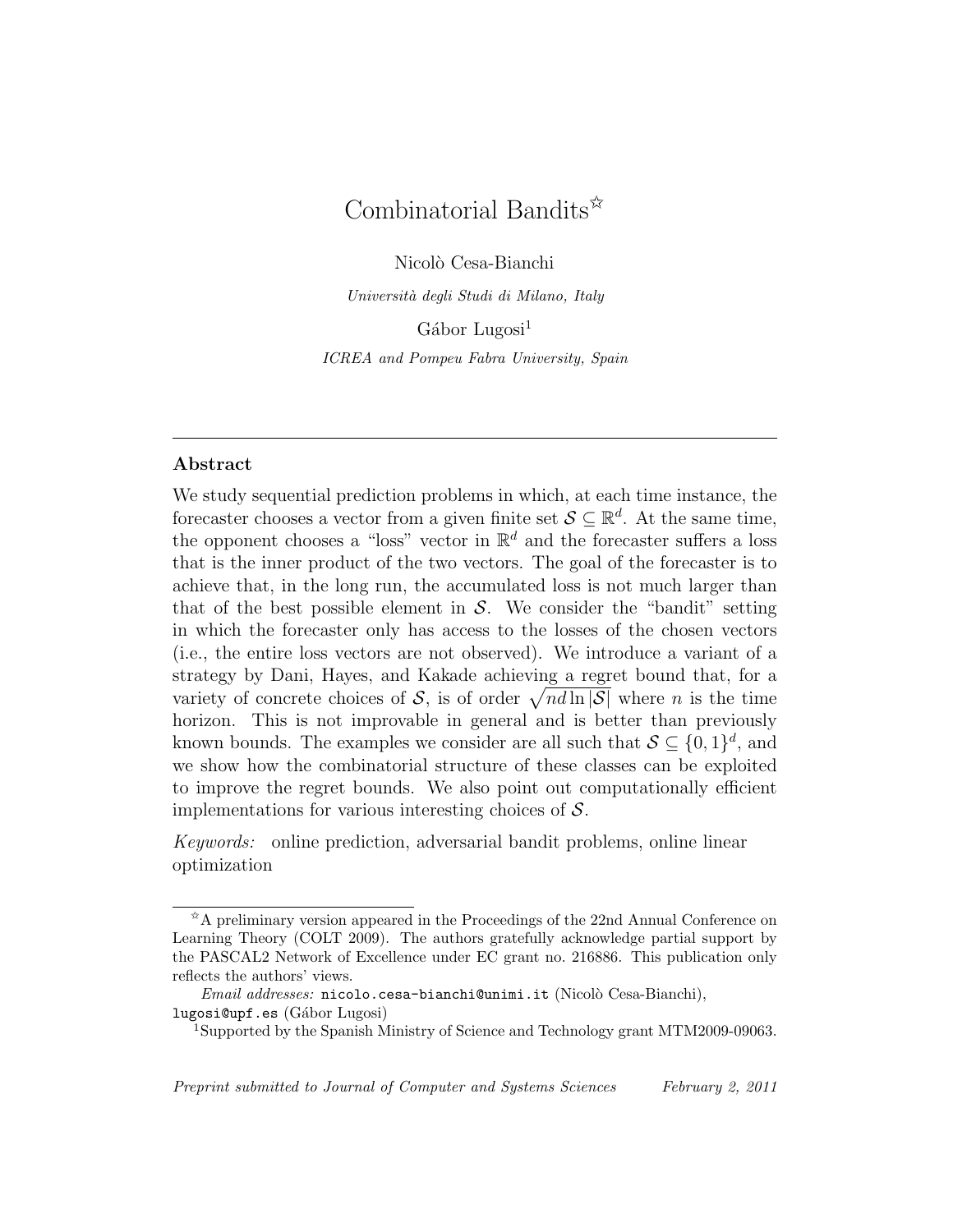## 1. Introduction

Consider a sequential prediction problem in which a forecaster is to choose, at every time instance  $t = 1, \ldots, n$ , an element from a set S of N actions (or experts). After making a choice, the forecaster suffers a loss corresponding to the chosen action. The goal of the forecaster is to achieve that the accumulated loss is not much larger than that of the best possible fixed action, chosen in hindsight. The difference between the achieved and optimal cumulative losses is called the regret. It is well known (see [1] for a survey) that randomized prediction strategies exist that guaranteeing that the expected randomized prediction strategies exist that guaranteeing that the expected<br>regret of the forecaster is bounded by a constant times  $\sqrt{n \ln N}$ , regardless of the sequence of losses, as long as they are bounded. The logarithmic dependence on the number of actions allows one to compete with very large classes of actions. However, large classes raise nontrivial computational issues. The construction of computationally efficient forecasters for various cases of structured classes of experts is a thoroughly studied problem. Once again, we refer to [1] for a survey.

An interesting variant of the sequential prediction problem is the adversarial multi-armed bandit problem in which the forecaster only observes the loss of the chosen action and uses the randomized choices to gather information. It was shown by Auer et al. [2] that an expected regret of the order of  $\sqrt{n}N\ln N$  is achievable in this case. There has been a flurry of activity to address versions of the adversarial bandit problem for large and structured classes of experts, see Awerbuch and Kleinberg [3], McMahan and Blum [4], Dani and Hayes [5], György, Linder, Lugosi, and Ottucsák [6], Dani, Hayes, and Kakade [7], Abernethy, Hazan, and Rakhlin [8], Bartlett, Dani, Hayes, Kakade, and Tewari [9], Abernethy and Rakhlin [10].

Most of the effort has been focused on two main issues: (1) obtaining regret bounds as small as possible; (2) constructing computationally feasible forecasters.

In this paper we build on the methodology of Dani, Hayes, and Kakade [7], who introduced a general forecaster with close-to-optimal regret bounds. By a simple generalization of their forecaster we obtain improved regret bounds in many cases, when the finite class of experts has a certain combinatorial structure. We also show that in some interesting cases nontrivial efficient algorithms exist.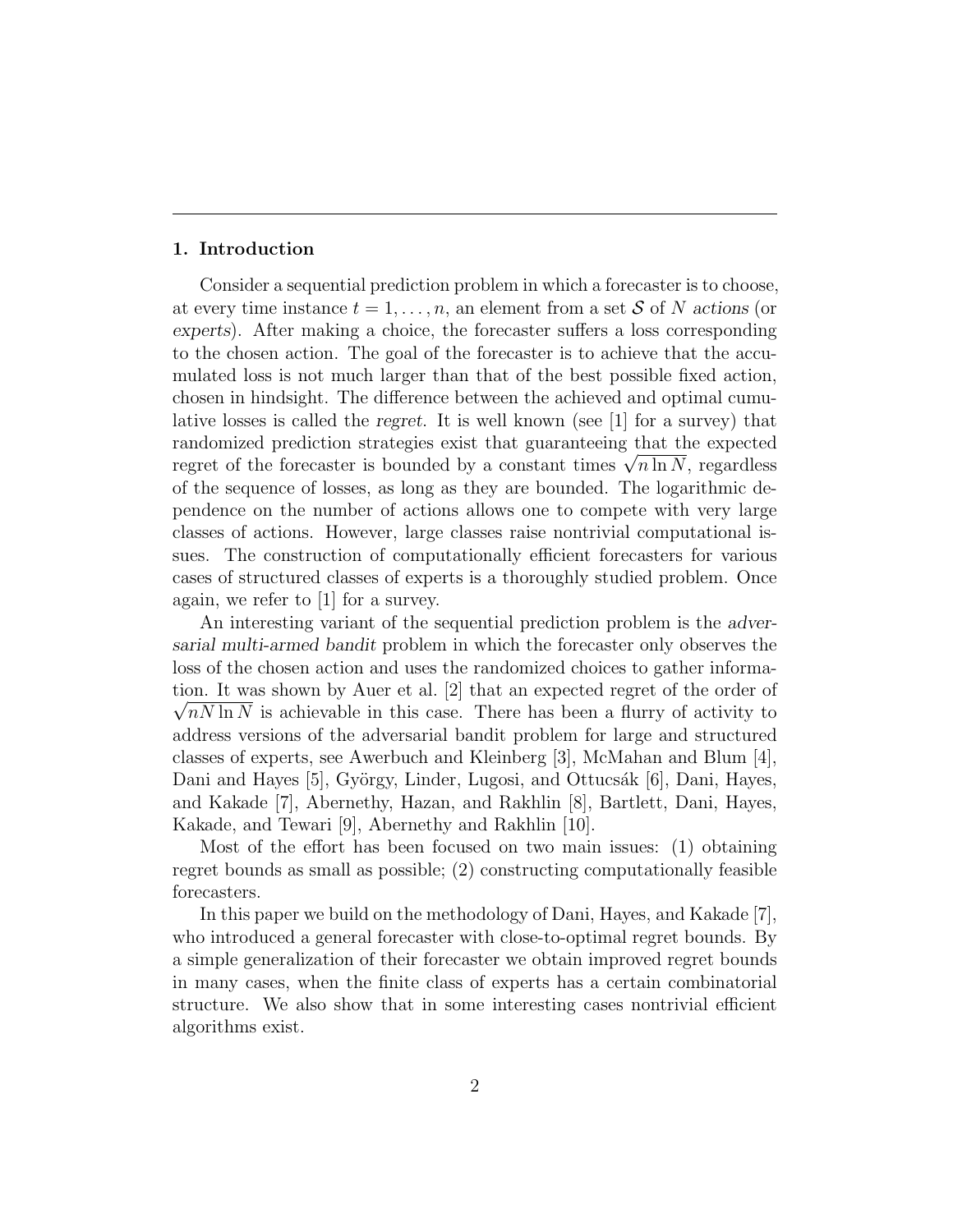The paper is organized as follows. In Section 2 we formulate the problem. In Section 3 we discuss the relationship of our results to earlier work. The general prediction strategy is defined and the main performance bound is established in Section 4. Various applications are described in Section 5, including a multitask bandit problem, learning permutations, learning spanning trees of a complete graph, and learning balanced cut sets.

## 2. Statement of the problem

In the bandit linear optimization problem [7, 8, 9] a finite <sup>2</sup> set  $\mathcal{S} \subseteq \mathbb{R}^d$ of elements  $v(k)$  for  $k = 1, ..., N$  is given (this is the set of "experts" or "actions"). The forecaster plays a repeated game with an opponent such that, at each round of the game, the forecaster chooses an index between  $\{1, \ldots, N\}$  and the forecaster chooses a loss vector  $\ell_t \in \mathbb{R}^d$ . For all  $k =$  $1, \ldots, N$  denote  $c_t(k) = \ell_t^{\top} \mathbf{v}(k)$ . If the index chosen by the forecaster at time  $t$  is  $K_t$ , then the only information given to the forecaster is the value of  $c_t(K_t)$ . The game is described as follows:

For each step  $t = 1, 2, \ldots$ 

- 1. The opponent secretly chooses a loss vector  $\ell_t \in \mathbb{R}^d$
- 2. The forecaster chooses  $K_t \in \{1, \ldots, N\}$
- 3. The cost  $c_t(K_t) = \ell_t^{\top} \boldsymbol{v}(K_t)$  is announced to the forecaster.

The forecaster's goal is to control the regret

$$
\widehat{L}_n - \min_{k=1,\dots,N} L_n(k) = \sum_{t=1}^n c_t(K_t) - \min_{k=1,\dots,N} \sum_{t=1}^n \ell_t^{\top} \mathbf{v}(k) .
$$

Similarly to [7] we assume that  $|\ell_t^{\top} v| \leq 1$  for all  $v \in \mathcal{S}$  and t. If 1 is replaced by an arbitrary known positive constant, then the bound on the regret of our forecasting strategy (Theorem 1) must be multiplied by the same scaling constant.

The forecaster is allowed to use randomization. More precisely, at every time instance t, the forecaster chooses a distribution  $p_{t-1}(1), \ldots, p_{t-1}(N)$  over

<sup>&</sup>lt;sup>2</sup>If S is infinite but bounded, then [7, Lemma 3.1] shows that it can be approximated with a finite class of size order of  $(dn)^{d/2}$ , causing any forecaster, working on the finite with a finite class of size order of  $(an)^{2/2}$ , causing a class, to suffer an extra regret w.r.t. S of order  $\sqrt{dn}$ .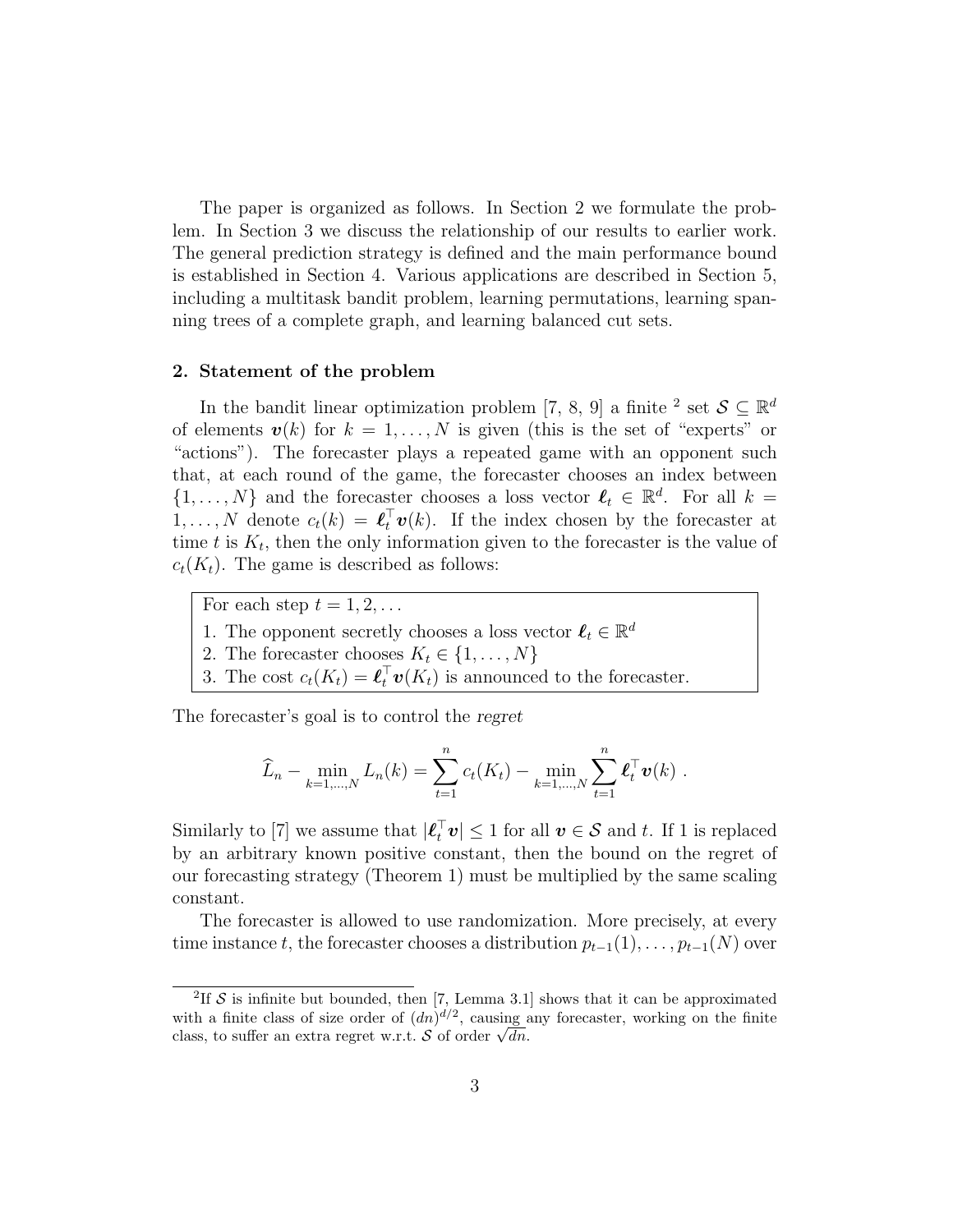the set  $\{1, ..., N\}$  (i.e.,  $p_{t-1}(k) \ge 0$  for all  $k = 1, ..., N$  and  $\sum_{k=1}^{N} p_{t-1}(k) =$ 1) and draws an index  $K_t = k$  with probability  $p_{t-1}(k)$ . Thus, the regret is a random variable. In this paper we investigate the behavior of the expected regret

$$
\max_{k=1,\dots,N} \mathbb{E}\left[\widehat{L}_n - L_n(k)\right]
$$

where the expectation is with respect to the forecaster's internal randomization. If the opponent is oblivious, that is, the actions of the opponent do not depend on the past actions of the forecaster (see, e.g., [1, Chapter 4] for a formal definition and discussion), then  $L_n(k)$  is not a random variable and the expected regret is simply

$$
\mathbb{E}\,\widehat{L}_n - \min_{k=1,\dots,N} L_n(k) \ .
$$

In this paper we do not restrict ourselves to oblivious opponents.

The most important parameters of the problem are the time horizon  $n$ , the dimension d, the cardinality N of the action set  $S$ , and the maximum "size" of any expert

$$
B = \max_{\bm{v} \in \mathcal{S}} \|\bm{v}\|
$$

where  $\|\cdot\|$  indicates the Euclidean norm.

The combinatorial bandit problem is a special case of the bandit linear optimization problem where we restrict  $\mathcal S$  to be a subset of the binary hypercube  $\{0,1\}^d$ . This fact allows us to exploit the combinatorial structure of the class of experts in a transparent way. Arguably, the most interesting examples of online linear optimization fit in the combinatorial framework. In the rest of the paper we only consider the "combinatorial" case  $S \subseteq \{0,1\}^d$ though the general forecasting strategy and regret bound below extend to arbitrary sets  $\mathcal{S} \subseteq \mathbb{R}^d$  in a straightforward manner.

## 3. Relation to previous work

When  $d = N$  and  $\mathbf{v}(1), \ldots, \mathbf{v}(N)$  are the standard basis vectors, then the model is identical to the adversarial bandit problem introduced by Auer et model is identical to the adversarial bandit problem introduced by Auer et<br>al. [2], who proved a regret bound of the order of  $\sqrt{nN \ln N}$  that holds not only in expectation but also with high probability. (We refer to Audibert and Bubeck [11] for recent improvements of this result.) A well-studied instance of our general framework is the path planning problem, in which  $d$  is the number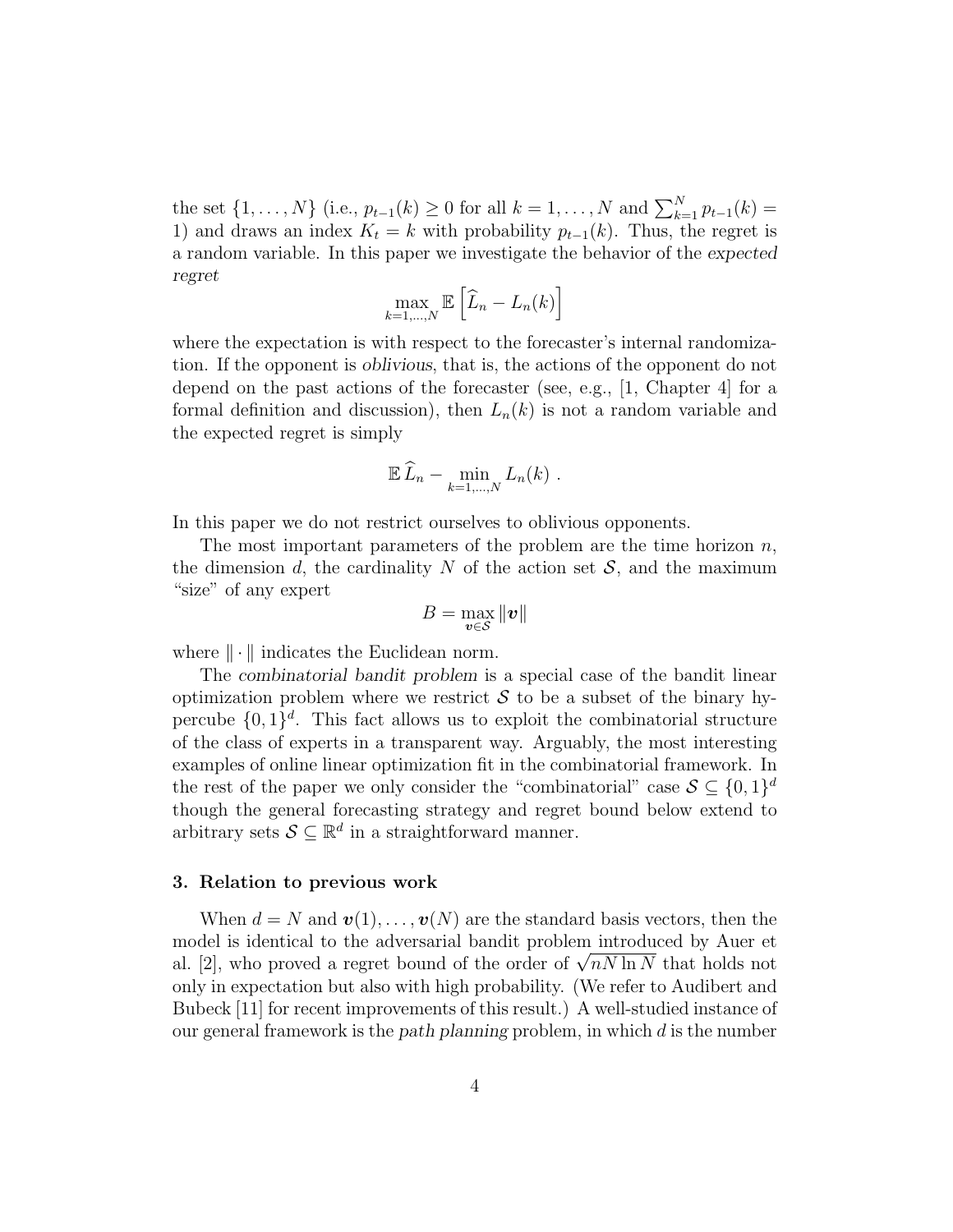of edges of a fixed graph and  $\mathbf{v}(1), \ldots, \mathbf{v}(N)$  represent all paths between two fixed vertices of the graph. More precisely, each  $\mathbf{v}(k) \in \mathcal{S} \subset \{0,1\}^d$  is the incidence vector of a path: a component of  $v(k)$  equals 1 if and only if the corresponding edge is present in the path represented by  $v(k)$ . At each time instance the forecaster chooses a path and suffers a loss that is the sum of the losses over the individual edges of the chosen path. Takimoto and Warmuth [12] and Kalai and Vempala [13] exhibit computationally efficient forecasters in the "full-information" case, that is, when the forecaster has access to the losses over every edge of the graph.

The partial information setting considered in this paper was first studied by Awerbuch and Kleinberg [3] who proved a regret bound of order  $n^{2/3}$  for the restricted model of oblivious opponent. McMahan and Blum [4] achieved a regret bound of order  $n^{3/4}$  for the general model.

Both [3] and [4] study the somewhat more general framework of online linear optimization, introduced by Kalai and Vempala  $[13]$ . György et al.  $[6]$ considered the problem of path planning in a less demanding partial information framework, when the loss of every edge on the chosen path is revealed to the forecaster. They exhibit a computationally efficient forecaster achieving the forecaster. They exhibit a computationally efficient forecaster achieving<br>a regret of order  $\sqrt{nd \ln N}$  with high probability. Even though [6] only considers the path planning problem, it is not difficult to extend their results to the more general setup of this paper. However, the model considered here, that is, when the forecaster only receives information about the total loss of the chosen action, is more challenging. Dani, Hayes, and Kakade [7] were the first to prove an expected regret bound with the optimal  $\sqrt{n}$  dependence on the time horizon. Their bound is of the form  $B\sqrt{nd} \ln N$ . Bartlett, Dani, Hayes, Kakade, Rakhlin, and Tewari [9] show that this bound also holds with high probability. The forecaster of [7] is based on exponential weights and can be computed efficiently whenever efficient implementations of the exponentially weighted average forecaster are available. This is certainly possible for the path planning problem, but there are various other interesting examples —see the discussion of the examples in Section 5 below. Abernethy, Hazan, and Rakhlin [8] consider a very different approach which allows one to construct computationally efficient forecasters for a large variety of problems √ and has an expected regret of the order of  $d\sqrt{n\theta \ln n}$ , where the parameter  $\theta$  depends on the class of actions S (which is supposed to be a convex set). This requires the construction of a self-concordant function tailored to the problem at hand. Even though the existence of such a function is guaranteed, its construction (and estimation of the parameter  $\theta$ ) may be a nontrivial task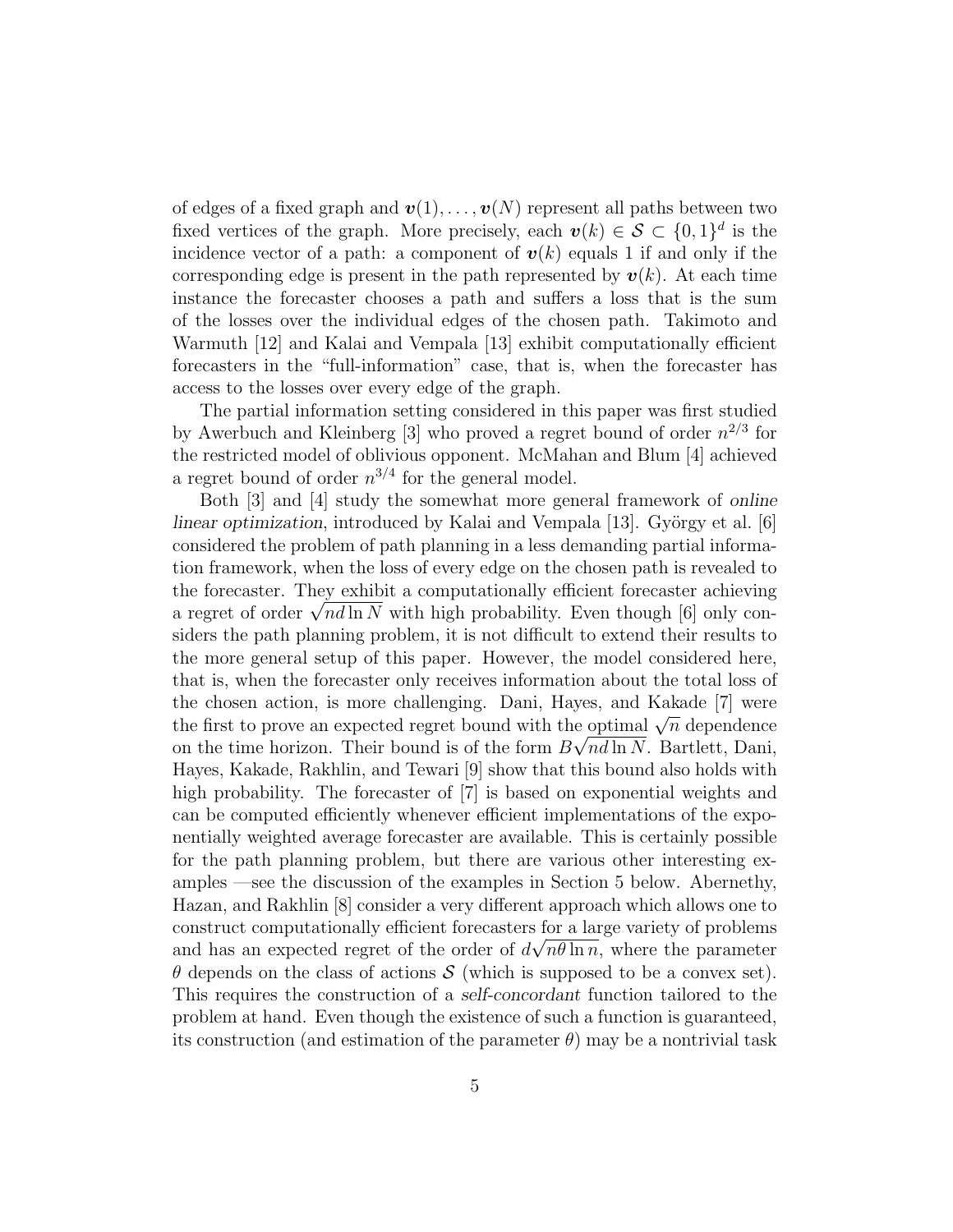Algorithm: COMBAND **Parameters:** Finite action set  $S \subseteq \{0,1\}^d$ , sampling distribution  $\mu$  over S, mixing coefficient  $\gamma > 0$ , learning rate  $\eta > 0$ **Initialization:**  $q_0$  = uniform distribution on S For  $t = 1, 2, \ldots$ 1. Let  $p_{t-1} = (1 - \gamma)q_{t-1} + \gamma \mu$ 2. Draw action  $K_t$  from  $p_{t-1}$ 3. Incur and observe cost  $c_t(K_t) = \boldsymbol{\ell}_t^{\top} \boldsymbol{v}(K_t)$ 4. Let  $P_{t-1} = \mathbb{E}[V V^\top]$  where V has law  $p_{t-1}$ 5. Let  $\widetilde{\ell}_t = c_t(K_t) P_{t-1}^+ \boldsymbol{v}(K_t)$ 6. Update  $q_t(k) \propto q_{t-1}(k) \exp\left(-\eta \widetilde{\ell}_t^{\top} \boldsymbol{v}(k)\right)$  for all  $k = 1, \ldots, N$ .

Figure 1: The bandit forecaster COMBAND described in Section 4.

in some applications. Abernethy and Rakhlin [10] extend this to analogous regret bounds that hold with high probability.

In this paper we revisit the approach of Dani, Hayes, and Kakade [7]. Like [7], we construct unbiased estimates of each loss component  $\ell_{t,i}$ ,  $i =$  $1, \ldots, d$  and define an exponentially weighted average forecaster based on these estimates. The main difference is in the exploration part of the algorithm. Following Awerbuch and Kleinberg [3], Dani, Hayes and Kakade construct a *barycentric spanner* of the set  $S$  and ensure exploration by mixing the exponential weights with the uniform distribution on spanners. Instead, we use a mixing term derived from a possibly different distribution over S. (We mostly consider uniform sampling though other distributions may be advantageous in some examples.) This allows us to achieve an expected readvantageous in some examples.) This allows us to achieve an expected regret bound of the order of  $\sqrt{nd} \ln N$  whenever the smallest eigenvalue of a certain matrix associated with  $\mathcal S$  (and the sampling distribution) is not too small. The largest part of our efforts is dedicated to show that this smallest eigenvalue can indeed be handled by exploiting the combinatorial structure of the class of experts in a number of interesting cases. Note that the bound  $\sqrt{nd \ln |\mathcal{S}|}$  is not improvable in general when  $\mathcal{S} \subseteq \{0,1\}^d$ . This follows from a result of [7], as it is shown in Section 5.2 below.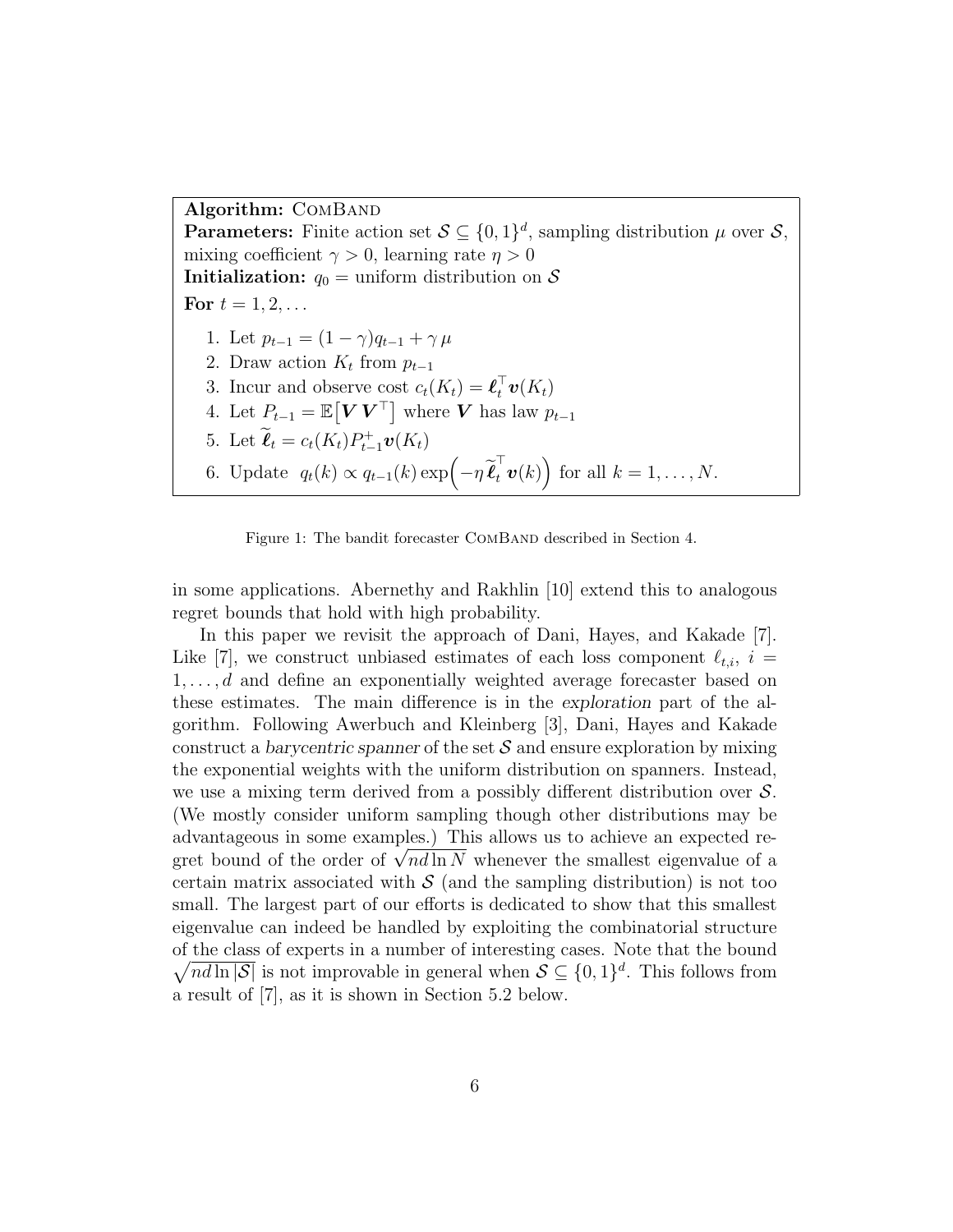#### 4. The forecasting strategy

The algorithm COMBAND maintains a weight vector defined, at each time t, by  $w_{t,i} = \exp(-\eta \, \hat{L}_{t,i})$  for  $i = 1, \ldots, d$ , where  $\hat{L}_{t,i} = \hat{\ell}_{1,i} + \cdots + \hat{\ell}_{t,i}$ is a cumulative pseudo-loss, see (1) below, and  $\eta > 0$  is a fixed parameter. Initially,  $w_{0,i} = 1$  for all i. These weights define corresponding weights  $\overline{w}_t(1), \ldots, \overline{w}_t(N) \in \mathbb{R}$  over the elements of S in the natural way:

$$
\overline{w}_t(k) = \prod_{i \,:\, v_i(k)=1} w_{t,i} \;.
$$

Let  $\overline{W}_t = \sum_{k=1}^N \overline{w}_t(k)$  and let  $q_t(k) = \overline{w}_t(k)/\overline{W}_t$ . Note that  $q_0$  is the uniform distribution on S because we set  $w_{0,i} = 1$  for all i. At each time t, COMBAND plays  $\mathbf{v}(K_t) \in \mathcal{S}$ , where  $K_t$  is drawn from the distribution  $p_{t-1} = (1 - \gamma)q_{t-1} + \gamma \mu$  on  $1, \ldots, N$ . Here  $\mu$  is any distribution on  $\{1, \ldots, N\}$ and  $\gamma > 0$  is a parameter. An equivalent description of the algorithm, without the explicit use of the weights  $w_{t,i}$ , is given in Figure 1. Thus,  $p_{t-1}$  is a mixture of the exponentially weighted distribution  $q_{t-1}$  representing exploitation and the fixed distribution  $\mu$  that is responsible of exploration. The choice of  $\mu$  is crucial for the performance of the algorithm, and one of the main purposes of the paper is to take a step towards understanding how  $\mu$  should be selected in each problem (i.e., for each set  $S$ ). We show that in many applications choosing  $\mu$  to be the uniform distribution leads to close-to-optimal performance.

The vector of pseudo-losses  $\hat{\ell}_t = (\ell_{t,1}, \ldots, \ell_{t,d})$  is defined by

$$
\widetilde{\ell}_t = c_t(K_t) P_{t-1}^+ \boldsymbol{v}(K_t) \tag{1}
$$

where  $P^+$  is the pseudo-inverse of the  $d \times d$  correlation matrix  $\mathbb{E}[V V^{\top}]$ for  $V \in S$  distributed according to  $p_{t-1}$ . (Throughout the paper, we use an index  $k = 1, ..., N$  and its corresponding element  $\mathbf{v}(k) \in \mathcal{S}$  interchangeably.) We also use the notation  $\widetilde{c}_t(k) = \widetilde{\ell}_t^{\top} \boldsymbol{v}(k)$ .<br>As we mentioned before COMBAND

As we mentioned before, COMBAND can be viewed as a generalization of the GeometricHedge algorithm of Dani, Hayes and Kakade. The only substantial difference is that we perform exploration by drawing actions from a distribution  $\mu$  over the entire set S (step 1 in Figure 1) instead of drawing from a barycentric spanner. This fact gives us a finer control on the loss estimates  $\widetilde{\ell}_{t,i}$  in which the factor  $||P_{t-1}^+||$  occurs —see (1) above. Indeed, while [7] only achieves  $||P_{t-1}^+|| \leq d/\gamma$  due to the mix of the barycentric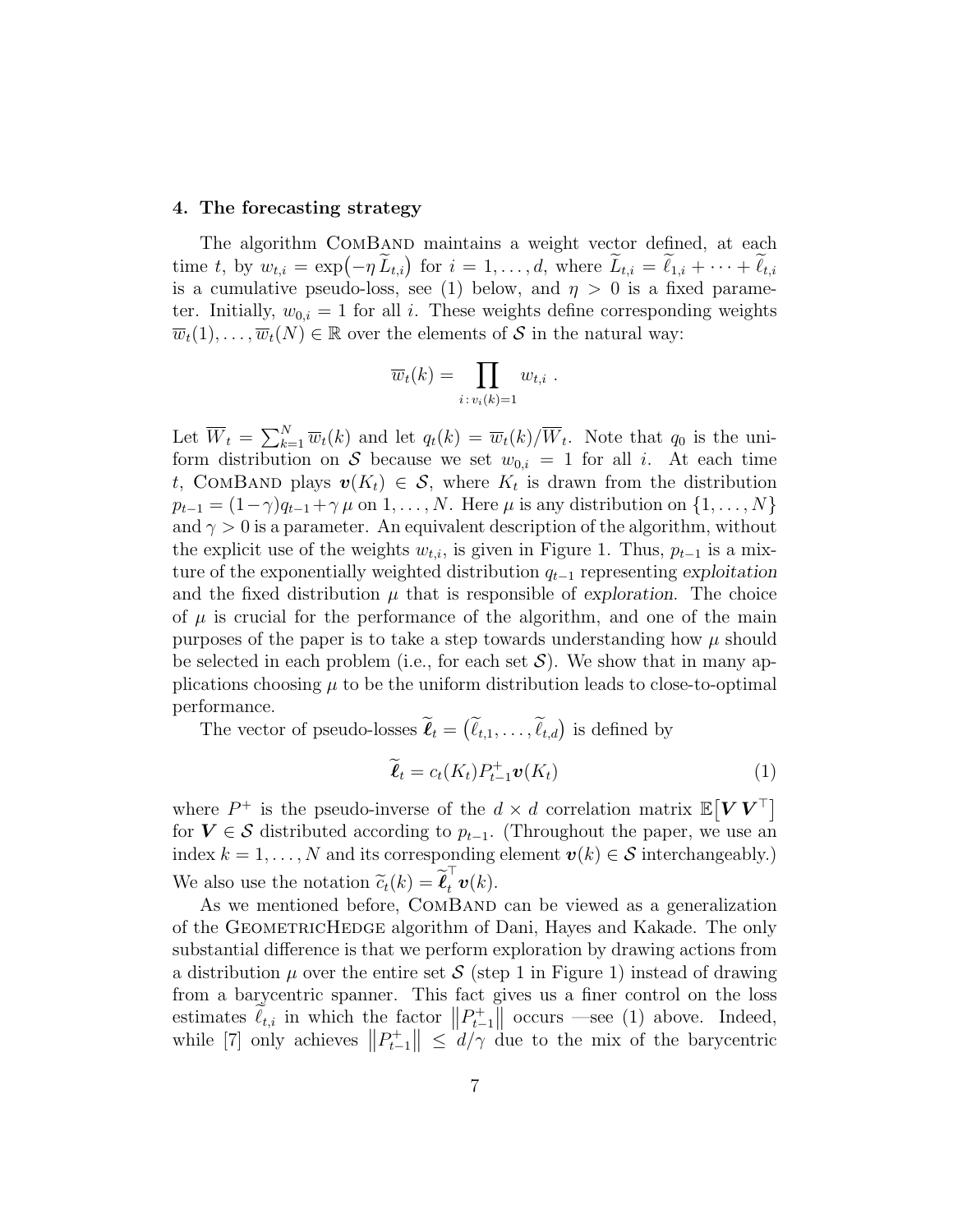spanners in  $P_t$ , we can afford the more detailed bound  $||P_{t-1}^+|| \leq 1/(\gamma \lambda_{\min})$ , where  $\lambda_{\min}$  is the smallest nonzero eigenvalue of the correlation matrix of the initial sampling distribution  $\mu$ . In concrete cases, the computation of tight lower bounds on  $\lambda_{\min}$  allows us to obtain better regret bounds. The COMBAND performance bound stated below indicates that choosing  $\mu$  to ensure that  $\lambda_{\min}$  is as large as possible guarantees better bounds.

**Theorem 1.** Let S be a finite subset of  $\{0,1\}^d$  and let  $M = \mathbb{E}[V V^\top]$  where  $V \in S$  is a random vector distributed according to an arbitrary distribution  $\mu$ such that S is in the vector space spanned by the support of  $\mu$ . If COMBAND is run with parameters  $\mathcal{S}, \mu$ ,

$$
\gamma = \frac{B}{\lambda_{\min}} \sqrt{\frac{\ln N}{n \left(\frac{d}{B^2} + \frac{2}{\lambda_{\min}}\right)}} \quad \text{and} \quad \eta = \frac{1}{B} \sqrt{\frac{\ln N}{n \left(\frac{d}{B^2} + \frac{2}{\lambda_{\min}}\right)}}
$$

where  $N = |\mathcal{S}|$ ,  $\lambda_{\min}$  is the smallest nonzero eigenvalue of M, and  $B \geq ||v||$ for all  $v \in S$ , then its expected regret after n steps satisfies

$$
\max_{k=1,\dots,N} \mathbb{E}\left[\widehat{L}_n - L_n(k)\right] \le 2\sqrt{\left(\frac{2B^2}{d\lambda_{\min}} + 1\right) n d \ln N}.
$$

The proof of Theorem 1, which is based on an appropriate modification of the performance bound of Dani, Hayes, and Kakade [7], is given in Appendix A.

The theorem shows that the success of the forecaster crucially depends on the value of the smallest nonzero eigenvalue  $\lambda_{\min}$  of the correlation matrix M corresponding to  $\mu$ . In Section 5 we work out various examples in which, for the uniform distribution  $\mu$ ,  $B^2/(d\lambda_{\min}) = \mathcal{O}(1)$ . In all these cases we obtain

$$
\mathbb{E}\left[\widehat{L}_n - L_n(k)\right] = \mathcal{O}\left(\sqrt{nd\ln N}\right) \tag{2}
$$

Rewriting the above condition as  $\lambda_{\min} = \Omega(B^2/d)$ , and observing that M has trace bounded by  $B^2$ , reveals that we achieve (2) whenever the eigenvalues of M tend to be equal.

Inequality (2) improves on the bound of Dani, Hayes, and Kakade [7] by a factor of  $B$  and on the bound of Abernethy, Hazan, and Rakhlin  $[8]$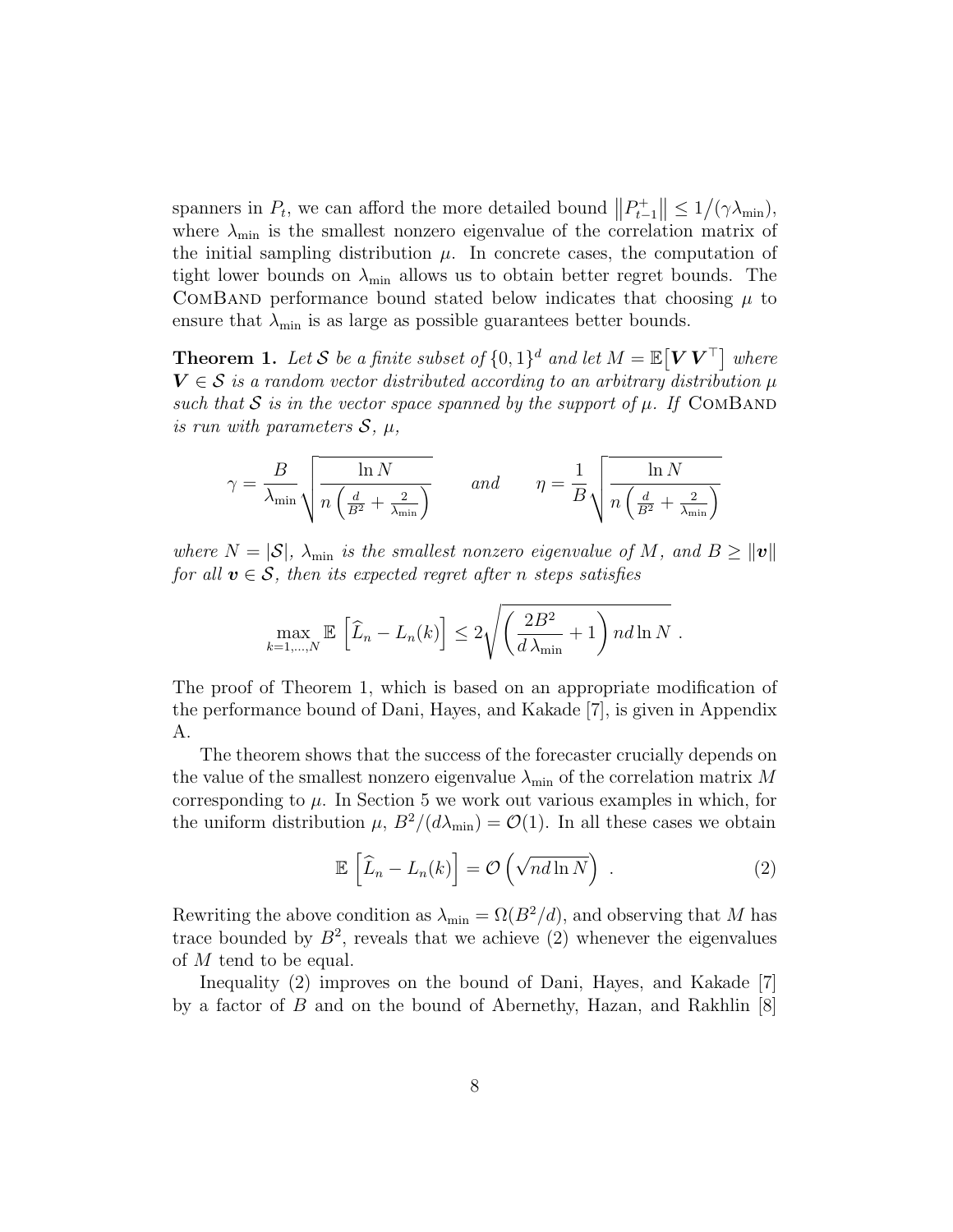by a factor of  $\sqrt{\frac{d\theta \ln n}{\ln(N)}}$ .<sup>3</sup> Computationally, both COMBAND and GEOMETRICHEDGE face the problem of sampling from distributions defined over  $S$ . In many cases this can be done efficiently, as we discuss in Section 5. The algorithm of [8], instead, works in a completely different way. It performs a randomized gradient descent in the convex hull of  $S$ , translating each point  $x_t$  in the convex hull into a distribution over S. This is done in such a way that sampling  $K_t$  from this distribution ensures  $\mathbb{E}\big[\mathbf{\ell}_t^{\top} \mathbf{v}(K_t)\big] = \mathbf{\ell}_t^{\top} \mathbf{x}_t$ . The efficiency of this procedure depends on the specific choice of  $S$  (for the path planning problem efficient procedures exist). Moreover, in order to guarantee a good regret, gradient descent is implemented using a selfconcordant function tailored to the problem. Even if the existence of such a function is guaranteed, its construction may be a non-trivial issue in some applications.

REMARK: CHOICE OF SAMPLING DISTRIBUTION. The upper bound of Theorem 1 suggests a way of choosing the distribution  $\mu$  used for random sampling in the exploration phase: the larger the smallest nonzero eigenvalue  $\lambda_{\min}(M)$ , the tighter the upper bound. In many cases for the uniform distribution  $\mu$ one has  $\lambda_{\min} = \Omega(B^2/d)$  and the order of magnitude of the bound of Theorem 1 cannot be improved for any other distribution. In Section 5 we show several such examples. However, the uniform distribution may be a very bad choice in some case. Indeed, in Section 5.9 we show that in some instances of the path planning problem  $\lambda_{\min}$  may be exponentially small as a function of d. On the other hand,  $\lambda_{\min} = \Omega(1/d)$  is achievable for all classes S. Indeed, if  $\mu$  is uniformly distributed over the d vectors of a barycentric spanner (i.e., a collection of d vectors such that every  $v \in \mathcal{S}$  can be expressed as a linear combination of these vectors with coefficients between  $-1$  and 1), then  $\lambda_{\min} \geq 1/d$  as shown in [7]. This choice, while safe, is sub-optimal in general. A more general approach is to determine  $\mu$  so that the value of  $\lambda_{\min}$  is maximized. This may be cast as a semidefinite programming problem  $\sim$  see [14, Problem 4.43].

Remark: regret bounds that hold with high probability. Theorem 1 bounds the largest expected regret  $\max_k \mathbb{E}\left[\widehat{L}_n - L_n(k)\right]$  where expectation is taken with respect to the randomized choices of the forecaster.

<sup>&</sup>lt;sup>3</sup>In all applications of Section 5,  $\ln N = \mathcal{O}(\sqrt{d} \ln d)$ . Hence the improvement on [8] is at least by a factor of  $d^{1/4}\sqrt{\theta \ln(n)/\ln(d)}$ , where  $\theta$  is known to be bounded by a polynomial function of d but may be difficult to determine in specific cases.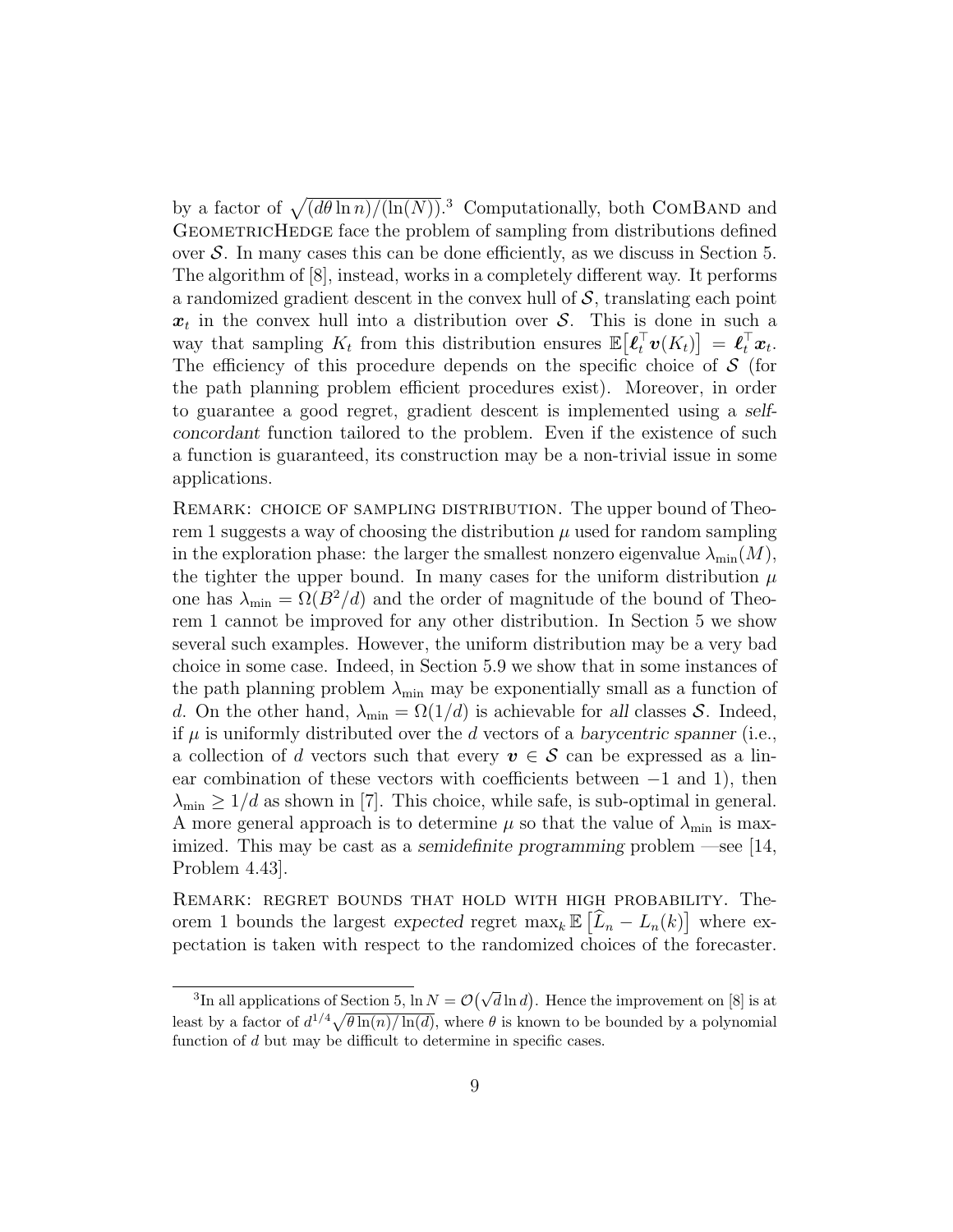However, one may argue that it is more important to bound the realized regret  $\max_k (L_n - L_n(k))$  with high probability. Bartlett, Dani, Hayes, Kakade, Rakhlin, and Tewari [9] showed how one can guarantee that the performance bound of Dani, Hayes, and Kakade [7] holds not only in expectation but also with high probability. The same argument can be used in our case as well. The straightforward but technical details are omitted.

## 5. Applications

In order to apply Theorem 1 to concrete classes  $S$  we need to find lower bounds on the smallest eigenvalue  $\lambda_{\min} = \lambda_{\min}(M)$  of the linear transformation

$$
M = \sum_{k=1}^{N} \boldsymbol{v}(k) \, \boldsymbol{v}(k)^{\top} \, \mu(k)
$$

restricted to the vector space U spanned by the elements  $\mathbf{v}(1), \ldots, \mathbf{v}(N)$  of S. Since  $\mu$  has support S, Lemma 13 implies that this smallest eigenvalue is strictly positive. Thus we want to bound

$$
\lambda_{\min} = \min_{\bm{x} \in U: \|\bm{x}\| = 1} \bm{x}^\top M \, \bm{x} \ .
$$

In all of our examples (with the exception of Section 5.9) we assume that  $\mu$ is uniform over the set  $S$ . It is convenient to consider a random vector  $V$ , distributed according to  $\mu$  over S. Then we have

$$
\lambda_{\min} = \min_{\bm{x} \in U \,:\, \|\bm{x}\| = 1} \mathbb{E} \, \bm{x}^\top \bm{V} \, \bm{V}^\top \bm{x} \;.
$$

Since  $\mathbf{x}^\top \mathbf{V} \mathbf{V}^\top \mathbf{x} = (\mathbf{V}^\top \mathbf{x})^2$  we have the following simple property.

Lemma 2.

$$
\lambda_{\min} = \min_{\boldsymbol{x} \in U : \|\boldsymbol{x}\| = 1} \mathbb{E}\left[\left(\boldsymbol{V}^\top \boldsymbol{x}\right)^2\right].
$$

In what follows we write any  $\boldsymbol{x} \in U$  as  $\boldsymbol{x} = \sum_{k=1}^{N} a(k) \boldsymbol{v}(k)$  where we let  $\sum_k a(k) = \alpha.$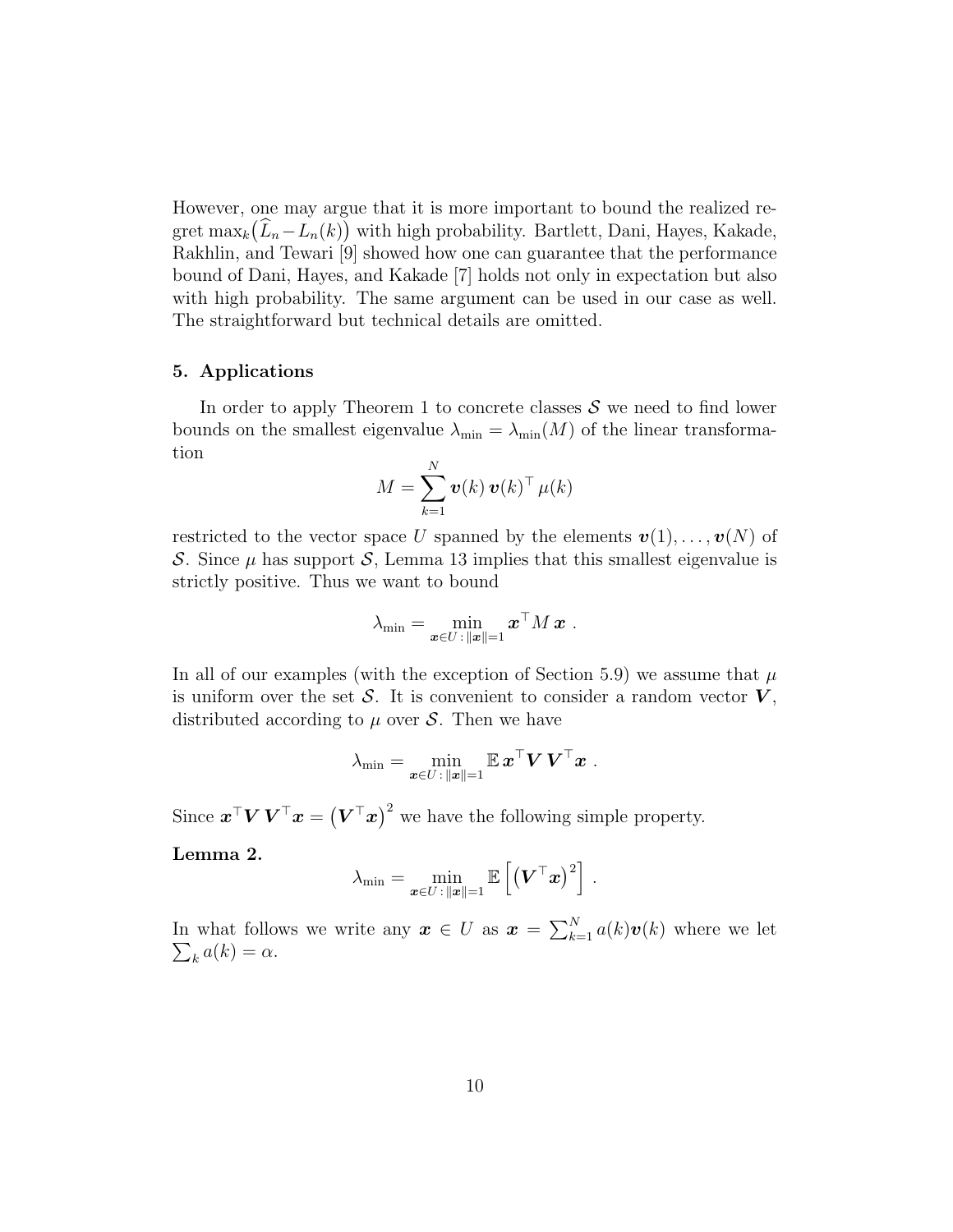## 5.1. A multitask bandit problem

In this first example we consider the case when the decision maker acts in  $m$  games in parallel. For simplicity, assume that in each one of the  $m$  games, the decision maker selects one of  $R$  possible actions (a possibly different action in each game). After selecting the  $m$  actions, only the sum of the losses suffered in the m games is observed. If the loss of each action in each game is bounded between 0 and  $1/m$ , then the condition  $|\ell_t^{\top} v| \leq 1$  is satisfied.

# **Proposition 3.** For the multitask bandit problem,  $\lambda_{\min} = 1/R$ .

In this case  $B =$  $\sqrt{m}$ ,  $d = mR$ ,  $B^2/(d\lambda_{\min}) = 1$ , and  $N = R^m$ . Therefore the optimal regret bound (2) holds and becomes

$$
\mathbb{E}\left[\widehat{L}_n - L_n(k)\right] \leq 2m\sqrt{3nR\ln R}.
$$

Thus, when playing  $m$  games in parallel, the price of getting information about the sum of the losses in spite of the losses suffered separately in each game is just a factor of  $m$  in the regret bound. In this special case COM-BAND can be implemented efficiently since it suffices to sample actions independently in each one of the R games.

**PROOF.** We can write the elements of  $S \subseteq \{0,1\}^d$  as vectors  $\mathbf{v}(k) \in \{0,1\}^d$ ,  $k = 1, \ldots, R^m$ , with components  $v_{j,i}(k)$ ,  $j = 1, \ldots, m$ ,  $i = 1, \ldots, R$ . These vectors satisfy

$$
\sum_{i=1}^{R} v_{j,i}(k) = 1
$$
 (3)

for each  $j = 1, \ldots, m$  and  $k = 1, \ldots, N = R^m$ . According to Lemma 2, we want to lower bound  $\mathbb{E}[(\boldsymbol{V}^\top \boldsymbol{x})^2]$  uniformly over  $\boldsymbol{x}$  in the span of  $\mathcal{S}$ , where V is uniformly distributed over  $\mathcal{S}$ . We denote the components of V by  $V_{j,i}$ ,  $j = 1, \ldots, m, i = 1, \ldots, R$  and the corresponding components of  $\boldsymbol{x}$  by  $x_{j,i}$ . We  $\text{calculate } \mathbb{E}\big[\big(\bm{V}^\top \bm{x}\big)^2\big] = \text{VAR}\left[\bm{V}^\top \bm{x}\right] + \mathbb{E}^2\left[\bm{V}^\top \bm{x}\right] \text{ where } \bm{x} = \sum_{k=1}^N a(k) \bm{v}(k)$ is such that  $\|\boldsymbol{x}\| = 1$ . By (3), for each  $j = 1, \ldots, m$ ,

$$
\sum_{i=1}^{R} x_{j,i} = \sum_{k=1}^{N} a(k) \sum_{i=1}^{R} v_{j,i}(k) = \sum_{k=1}^{N} a(k) = \alpha.
$$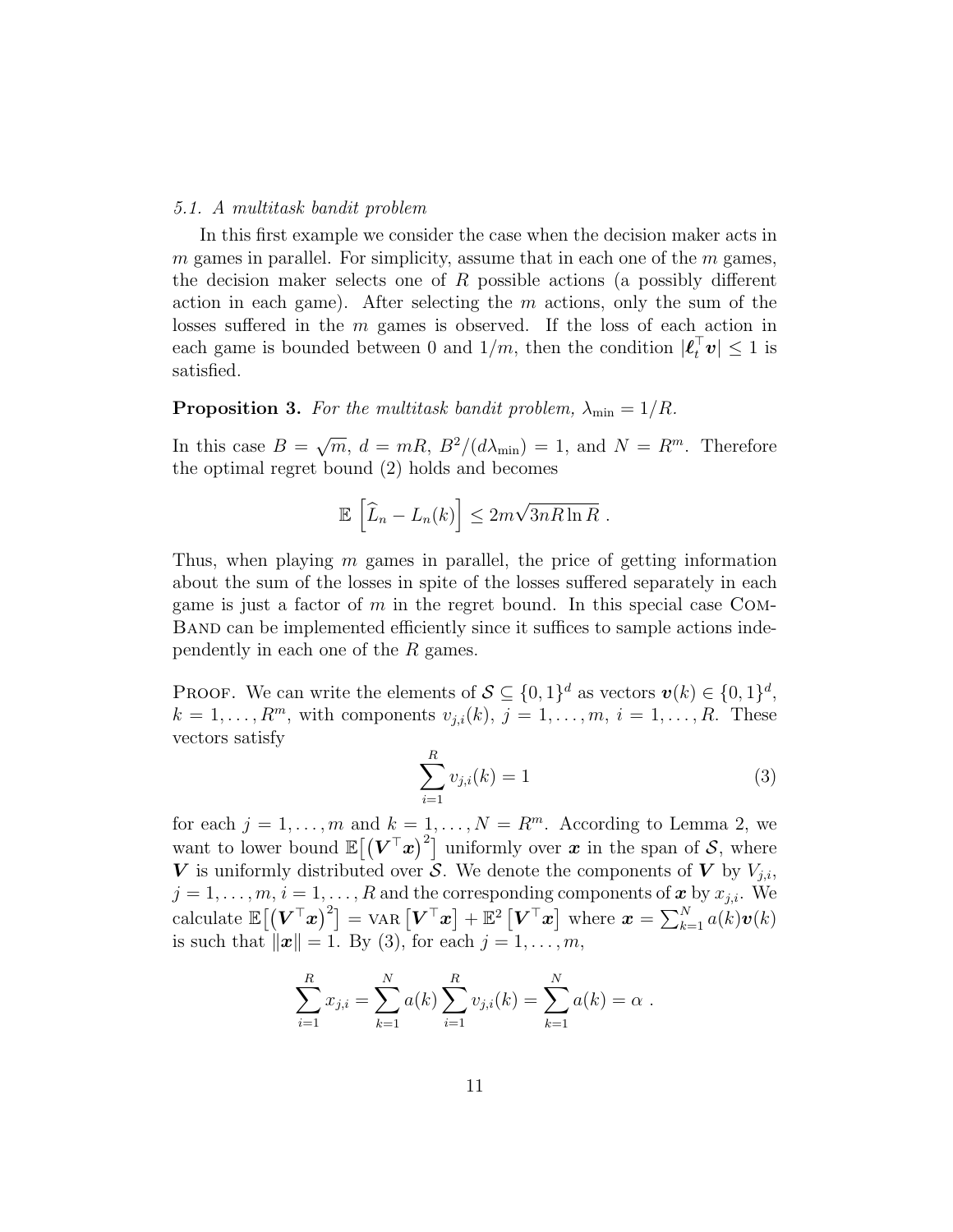Thus,

$$
\mathbb{E} \, \boldsymbol{V}^\top \boldsymbol{x} = \sum_{j=1}^m \sum_{i=1}^R x_{j,i} \, \mathbb{E} \, V_{j,i} = \sum_{j=1}^m \frac{1}{R} \sum_{i=1}^R x_{j,i} = \frac{m}{R} \alpha \ .
$$

On the other hand, since the R-vectors  $(V_{j,1},...,V_{j,R})$  are independent for  $j=1,\ldots,m,$ 

$$
\operatorname{VAR}[\boldsymbol{V}^{\top}\boldsymbol{x}] = \sum_{j=1}^{m} \operatorname{VAR} \left[ \sum_{i=1}^{R} x_{j,i} V_{j,i} \right]
$$
  
= 
$$
\sum_{j=1}^{m} \left( \mathbb{E} \left[ \left( \sum_{i=1}^{R} x_{j,i} V_{j,i} \right)^{2} \right] - \mathbb{E}^{2} \left[ \sum_{i=1}^{R} x_{j,i} V_{j,i} \right] \right)
$$
  
= 
$$
\sum_{j=1}^{m} \left( \frac{1}{R} \sum_{i=1}^{R} x_{j,i}^{2} - \left( \frac{1}{R} \sum_{i=1}^{R} x_{j,i} \right)^{2} \right)
$$
  
= 
$$
\frac{1}{R} - \frac{m}{R^{2}} \alpha^{2}.
$$

Thus,

$$
\mathbb{E}\left[\left(\boldsymbol{V}^{\top}\boldsymbol{x}\right)^{2}\right]=\frac{1}{R}+\frac{m(m-1)}{R^{2}}\alpha^{2}\geq\frac{1}{R}
$$

with equality whenever  $\alpha = 0$ .

## 5.2. The hypercube

Suppose next that  $S = \{0,1\}^d$  is the entire binary hypercube. This example is interesting because in this case the upper bound of Theorem 1 is optimal up to a constant factor. Indeed, Dani, Hayes, and Kakade [7] shows that there exists an absolute constant  $\kappa$  such that no forecaster can shows that there exists an absolute constant  $\kappa$  such that no lorecaster can<br>achieve an expected regret smaller than  $\kappa d\sqrt{n}$  for all sequences of loss vectors satisfying  $|\boldsymbol{\ell}_t^{\top} \boldsymbol{v}| \leq 1$  for all  $\boldsymbol{v} \in \{0, 1\}^d$ . √

To apply Theorem 1, note that  $N = 2^d$ ,  $B =$ d, and  $\lambda_{\min} = 1/4$ . This last identity follows simply by Lemma 2 because if  $\mathbf{V} = (V_1, \dots, V_d)$  is uniformly distributed over  $\{0,1\}^d$  then  $V_1, \ldots, V_d$  are independent Bernoulli  $(1/2)$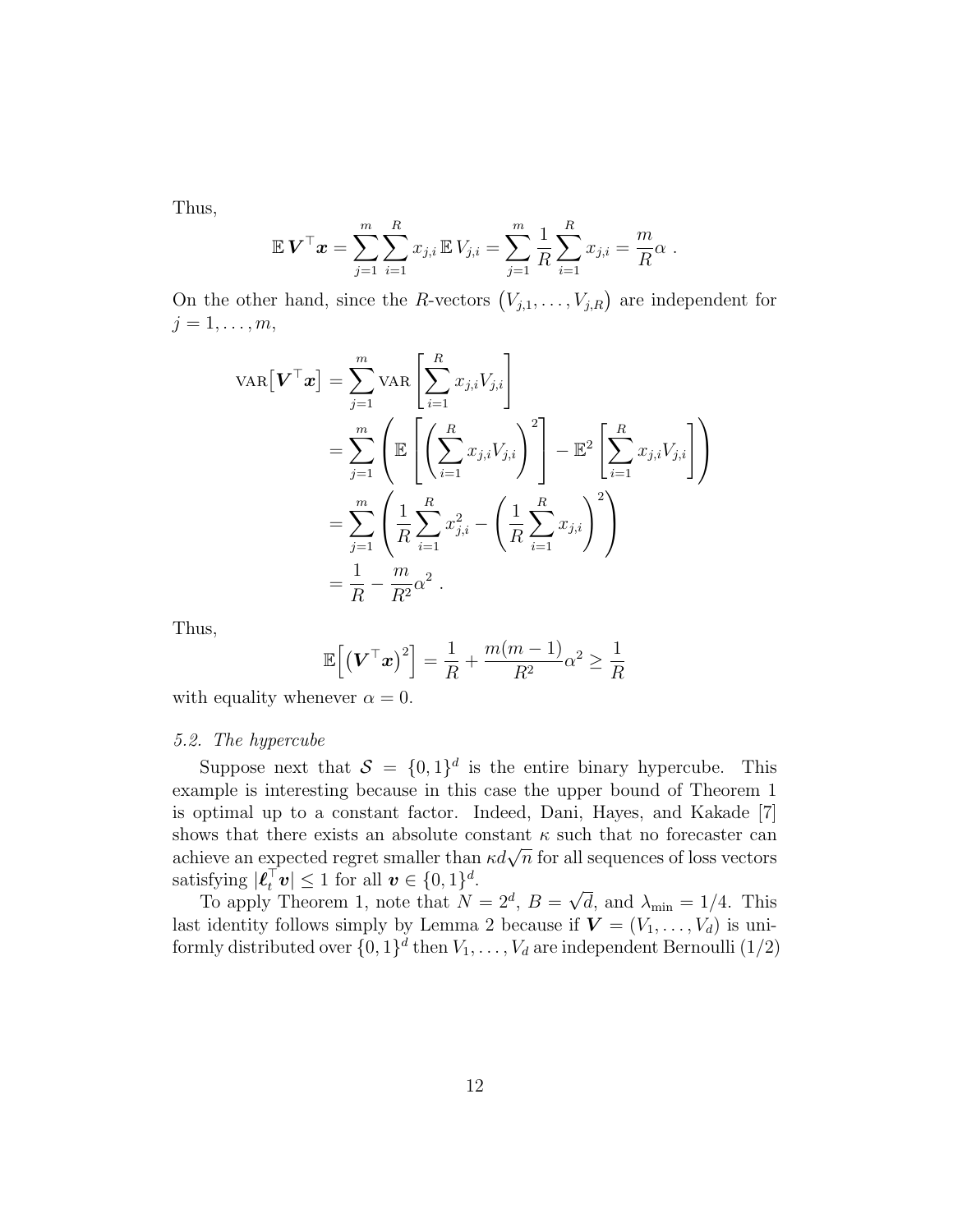random variables and then for all  $\boldsymbol{x} = (x_1, \ldots, x_d) \in \mathbb{R}^d$  with  $\|\boldsymbol{x}\| = 1$ ,

$$
\mathbb{E}\left[\left(\mathbf{V}^{\top}\mathbf{x}\right)^{2}\right] = \mathbb{E}\left[\sum_{i=1}^{d} V_{i}^{2} x_{i}^{2}\right] + \mathbb{E}\left[\sum_{i \neq j} V_{i} V_{j} x_{i} x_{j}\right]
$$

$$
= \frac{1}{2} \sum_{i=1}^{d} x_{i}^{2} + \frac{1}{4} \sum_{i \neq j} x_{i} x_{j}
$$

$$
= \frac{1}{4} ||\mathbf{x}||^{2} + \frac{1}{4} \left(\sum_{i=1}^{d} x_{i}\right)^{2}
$$

$$
\geq \frac{1}{4}
$$

with equality whenever  $\sum_{i=1}^{d} x_i = 0$ . Thus, Theorem 1 implies that for all sequences of loss vectors with  $|\ell_t^{\top} \mathbf{v}| \leq 1$  for all  $\mathbf{v} \in \{0, 1\}^d$ ,

$$
\max_{k=1,\dots,N} \mathbb{E}\left[\widehat{L}_n - L_n(k)\right] \le 6d\sqrt{n\ln 2}
$$

matching the lower bound of [7].

# 5.3. Perfect matchings: learning permutations

Consider the complete bipartite graph  $K_{m,m}$  and let S contain all perfect matchings. Thus,  $d = m^2$  (the number of edges of  $K_{m,m}$ ), S has  $N =$ m! members, and each perfect matching has m edges and therefore  $B =$  $\sqrt{m}$ . Each  $\mathbf{v}(k) \in \mathcal{S}$  may be represented by an  $m \times m$  permutation matrix  $[v_{i,j}(k)]_{m \times m}$ ; that is, a zero-one matrix such that  $\sum_{j=1}^{m} v_{i,j}(k) = 1$  for all  $i =$  $1, \ldots, m$  and  $\sum_{i=1}^{m} v_{i,j}(k) = 1$  for all  $j = 1, \ldots, m$ . Online learning of perfect matchings (or, equivalently, permutations) was considered by Helmbold and Warmuth [15] who introduced a computationally efficient forecaster with good regret bounds in the full-information setting. Koolen, Warmuth, and Kivinen [20] extend this to general classes. However, proving good regret guarantees for an adaptation of their method to the bandit setting remains a challenge.

Here we show that COMBAND performs well for this problem and point out that it has a computationally efficient implementation. The next proposition shows that the term  $\lambda_{\min}$  in Theorem 1 is sufficiently large.

Let  $[V_{i,j}]_{m \times m}$  be chosen uniformly at random from the collection

$$
[v_{i,j}(k)]_{m \times m} \qquad k = 1, \dots, N
$$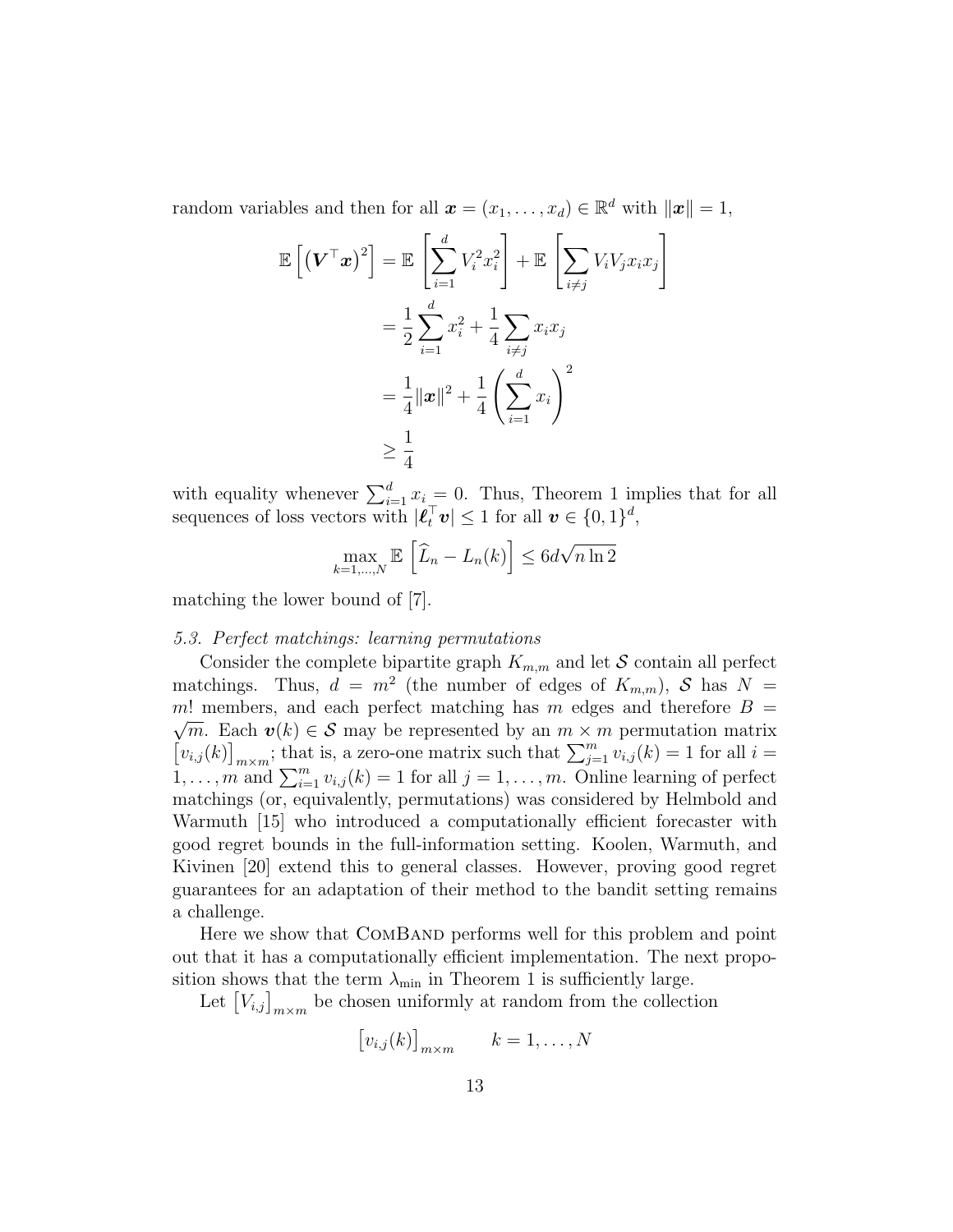representing a random permutation (i.e., perfect matching).

**Proposition 4.** For the perfect matchings on  $K_{m,m}$ ,

$$
\lambda_{\min}=\frac{1}{m-1}
$$

.

It follows from the proposition that  $B^2/d\lambda_{\min} \leq 1$ , and therefore the optimal bound (2) holds and it takes the form

$$
\mathbb{E}\left[\widehat{L}_n - L_n(k)\right] \leq 2m\sqrt{3n\ln(m!)}
$$

under the condition  $|\ell_t^{\top} v| \leq 1$ , which is fulfilled if the loss corresponding to every edge of  $K_{m,m}$  is bounded between 0 and  $1/m$ .

The fact that COMBAND can be implemented efficiently follows from a beautiful and deep result of Jerrum, Sinclair, and Vigoda [16] who were the first to describe a polynomial-time randomized algorithm for approximating the permanent of a matrix with non-negative entries. To see the connection, observe that the sum of the weights  $\overline{W}_t = \sum_{k=1}^{m!} \overline{w}_t(k)$  is just the permanent of a matrix with entries  $\exp(-\eta \tilde{L}_{t,(i,j)})$ ,  $i, j \in \{1, \ldots, m\}$  where  $\tilde{L}_{t,(i,j)}$  is the estimated cumulative loss of edge  $(i, j)$ . The algorithm of Jerrum, Sinclair, and Vigoda is based on random sampling perfect matchings from the (approximate) distribution given by the  $\overline{w}_t(k)$  which is exactly what we need to draw a random perfect matching according to the exponentially weighted average distribution.

PROOF. By Lemma 2, we need a lower bound for

$$
\mathbb{E}\left[\left(\boldsymbol{V}^{\top}\boldsymbol{x}\right)^{2}\right]=\mathbb{E}\left[\left(\sum_{i=1}^{m}\sum_{j=1}^{m}V_{i,j}x_{i,j}\right)^{2}\right]
$$

where  $\boldsymbol{x} = \sum_{k=1}^{N} a(k)\boldsymbol{v}(k)$  is such that  $\sum_{i,j=1}^{m} x_{i,j}^2 = 1$ . Observe that for any fixed  $i$ ,

$$
\sum_{j=1}^{m} x_{i,j} = \sum_{k=1}^{N} a(k) \sum_{j=1}^{m} v_{i,j}(k) = \sum_{k=1}^{N} a_k = \alpha
$$

and similarly, for any fixed  $j$ ,  $\sum_{i=1}^{m} x_{i,j} = \sum_{k=1}^{N} a_k = \alpha$ . Since

$$
\mathbb{P}\{V_{i,j} = 1, V_{i',j'} = 1\} = \begin{cases} \frac{\frac{1}{m}}{m} & \text{if } i = i' \text{ and } j = j',\\ \frac{1}{m(m-1)} & \text{if } i \neq i' \text{ and } j \neq j',\\ 0 & \text{otherwise} \end{cases}
$$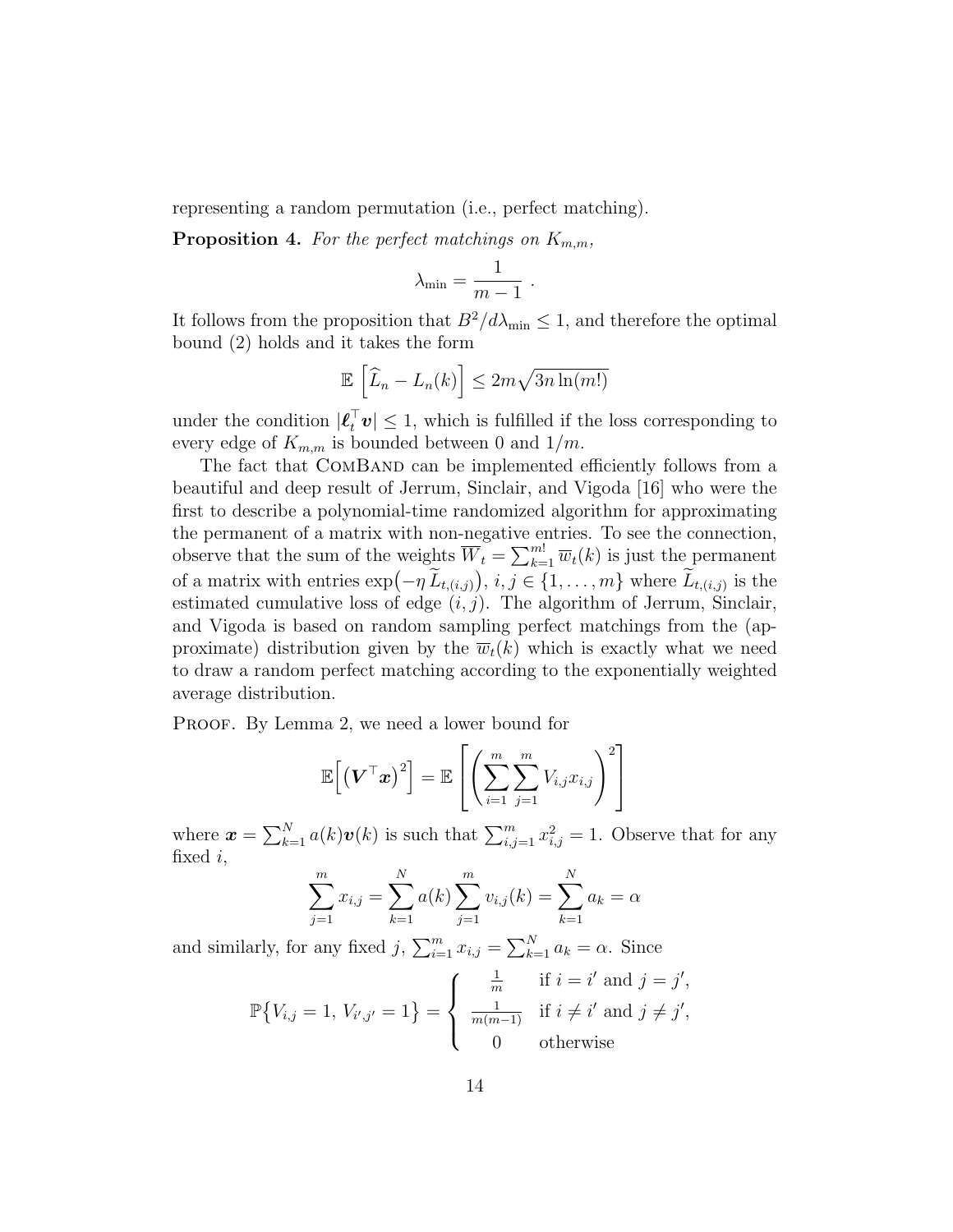we have

$$
\mathbb{E}\Big[\big(\boldsymbol{V}^{\top}\boldsymbol{x}\big)^{2}\Big] = \mathbb{E}\Bigg[\Bigg(\sum_{i,j=1}^{m}V_{i,j}x_{i,j}\Bigg)^{2}\Bigg] \n= \sum_{i,j=1}^{m}\sum_{i',j'=1}^{m}x_{i,j}x_{i',j'}\,\mathbb{P}\big\{V_{i,j}=1,\,V_{i',j'}=1\big\} \n= \frac{1}{m}\sum_{i,j=1}^{m}x_{i,j}^{2} + \frac{1}{m(m-1)}\sum_{i,j=1}^{m}\sum_{i':i'\neq i,j':j'\neq j}x_{i,j}\,x_{i',j'} \n= \frac{1}{m} + \frac{1}{m(m-1)}\sum_{i,j=1}^{m}\sum_{i':i'\neq i,j':j'\neq j}x_{i,j}\,x_{i',j'}.
$$

The second term on the right-hand side may be written as

$$
\sum_{i,j=1}^{m} \sum_{i':i'\neq i,j':j'\neq j} x_{i,j} x_{i',j'} = \sum_{i,j=1}^{m} \sum_{i',j'=1}^{m} x_{i,j} x_{i',j'}
$$

$$
- \sum_{i,j=1}^{m} \sum_{j'=1}^{m} x_{i,j} x_{i',j'} - \sum_{i,j=1}^{m} \sum_{i'=1}^{m} x_{i,j} x_{i',j'} + \frac{1}{m} \sum_{i,j=1}^{m} x_{i,j}^2
$$

$$
= \left(\sum_{i,j=1}^{m} x_{i,j}\right)^2 - \sum_{i=1}^{m} \left(\sum_{j=1}^{m} x_{i,j}\right)^2
$$

$$
- \sum_{j=1}^{m} \left(\sum_{i=1}^{m} x_{i,j}\right)^2 + 1
$$

$$
= \left(m \sum_{k=1}^{N} a(k)\right)^2 - 2m \left(\sum_{k=1}^{N} a(k)\right)^2 + 1.
$$

Summarizing, we have that for all  $\mathbf{x} = \sum_{k=1}^{N} a(k)\mathbf{v}(k)$  such that  $\|\mathbf{x}\| = 1$ ,

$$
\mathbb{E}\left[\left(\mathbf{V}^{\top}\mathbf{x}\right)^{2}\right] = \frac{1}{m} + \frac{1}{m(m-1)}\left(\left(m\,\alpha\right)^{2} - 2m\,\alpha^{2} + 1\right)
$$

$$
= \frac{1}{m-1} + \frac{m-2}{m-1}\alpha^{2}
$$

which is at least  $1/(m-1)$  with equality whenever  $\alpha = 0$ .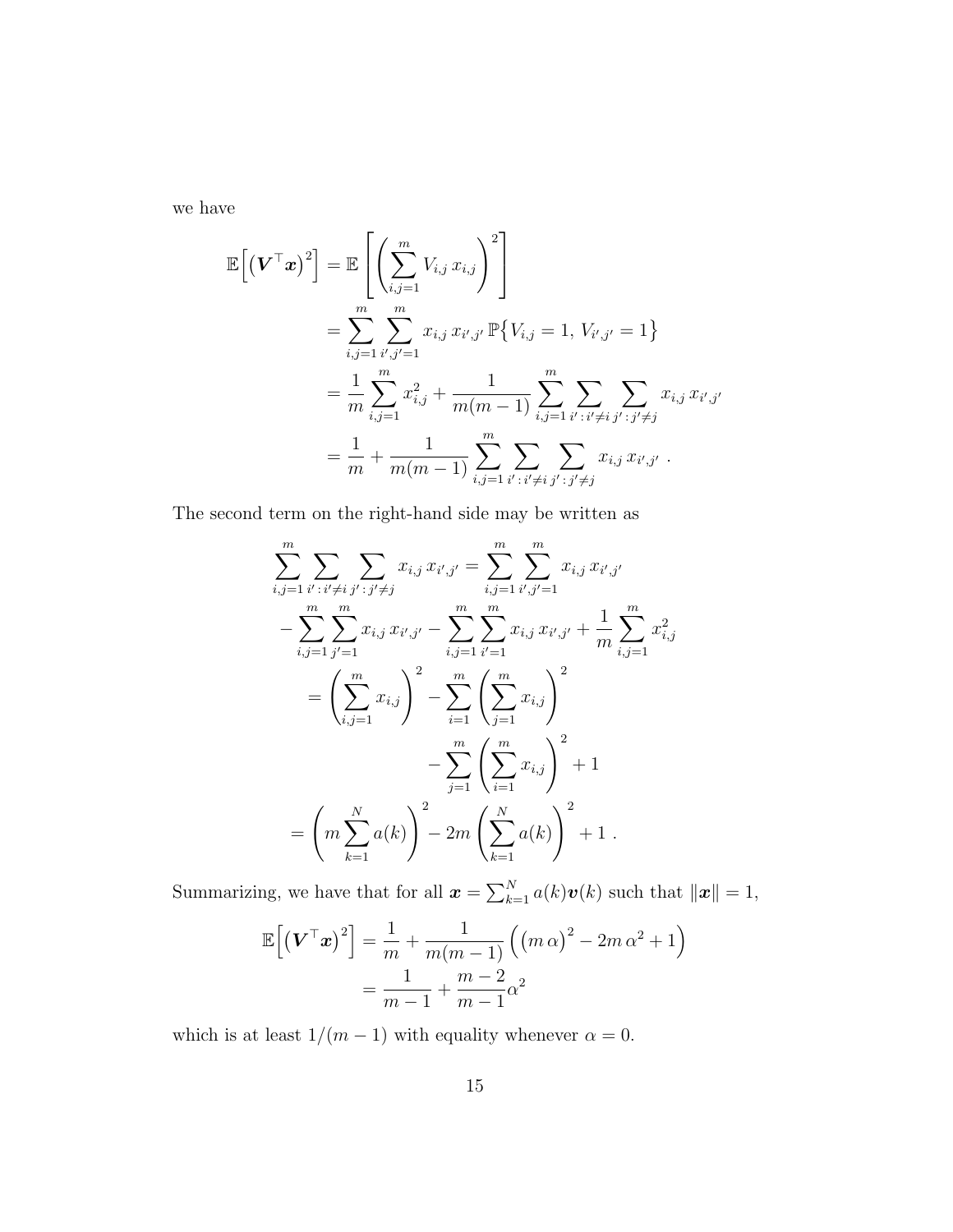## 5.4. Spanning trees

Next we consider an online decision problem in which, at each time instance, the decision maker chooses a spanning tree in a graph of m nodes. The loss of a spanning tree is the sum of the losses over the edges of the tree. Such a problem is meaningful in certain mobile communication networks, in which a minimum-cost subnetwork is to be selected at each time frame to assure connectedness of the whole network. This problem fits in our general framework if we let  $\mathcal S$  be the family of all spanning trees of the complete graph  $K_m$ . If all edge losses are in  $[0, 1/(m-1)]$  then  $|\ell_t^{\top} v| \leq 1$  holds. Thus,  $d = \binom{m}{2}$ ,  $B =$ lg(  $\overline{m-1}$ , and by Cayley's formula there are  $N = m^{m-2}$ spanning trees.

In order to estimate  $\lambda_{\min}$  for this case, we start with a general lemma that applies for all sufficiently "symmetric" classes  $S$ . More precisely, we consider the case when the elements of  $S \subseteq \{0,1\}^d$  are the incidence vectors of certain subsets of the edges of a complete graph  $K_m$  (i.e.,  $d = \binom{m}{2}$  in these cases). If i and j are distinct edges of  $K_m$ , we write  $i \sim j$  when i and j are adjacent (i.e., they have a common endpoint) and  $i \nless j$  when i and j are disjoint.

We require that S is sufficiently symmetric, so that if  $V$  is drawn uniformly at random from S, then the probability  $\mathbb{P}{V_i = 1, V_j = 1}$  can take at most three different values depending on whether  $i = j$ ,  $i \sim j$ , or  $i \not\sim j$ .

In such cases, if  $\boldsymbol{x} = (x_1, \ldots, x_d)$  is any vector in  $\mathbb{R}^d$ , then

$$
\mathbb{E}\left[\left(\mathbf{V}^{\top}\mathbf{x}\right)^{2}\right] = \sum_{i=1}^{d} \sum_{j=1}^{d} x_{i} x_{j} \mathbb{P}\{V_{i} = 1, V_{j} = 1\}
$$
\n
$$
= C_{1} \sum_{i=1}^{d} x_{i}^{2} + C_{2} \sum_{i, j: i \sim j} x_{i} x_{j} + C_{3} \sum_{i, j: i \neq j} x_{i} x_{j} \tag{4}
$$

where

$$
C_1 \stackrel{\text{def}}{=} \mathbb{P}\{V_i = 1\} \qquad \forall i = 1, ..., d
$$
  
\n
$$
C_2 \stackrel{\text{def}}{=} \mathbb{P}\{V_i = 1, V_j = 1\} \qquad \forall i, j = 1, ..., d \text{ s.t. } i \sim j
$$
  
\n
$$
C_3 \stackrel{\text{def}}{=} \mathbb{P}\{V_i = 1, V_j = 1\} \qquad \forall i, j = 1, ..., d \text{ s.t. } i \nsim j
$$

are quantities independent of  $i, j$ .

This property is true for collections S of "symmetric" subsets of  $K_m$ , such as spanning trees, balanced cuts, planar graphs, Hamiltonian cycles, cliques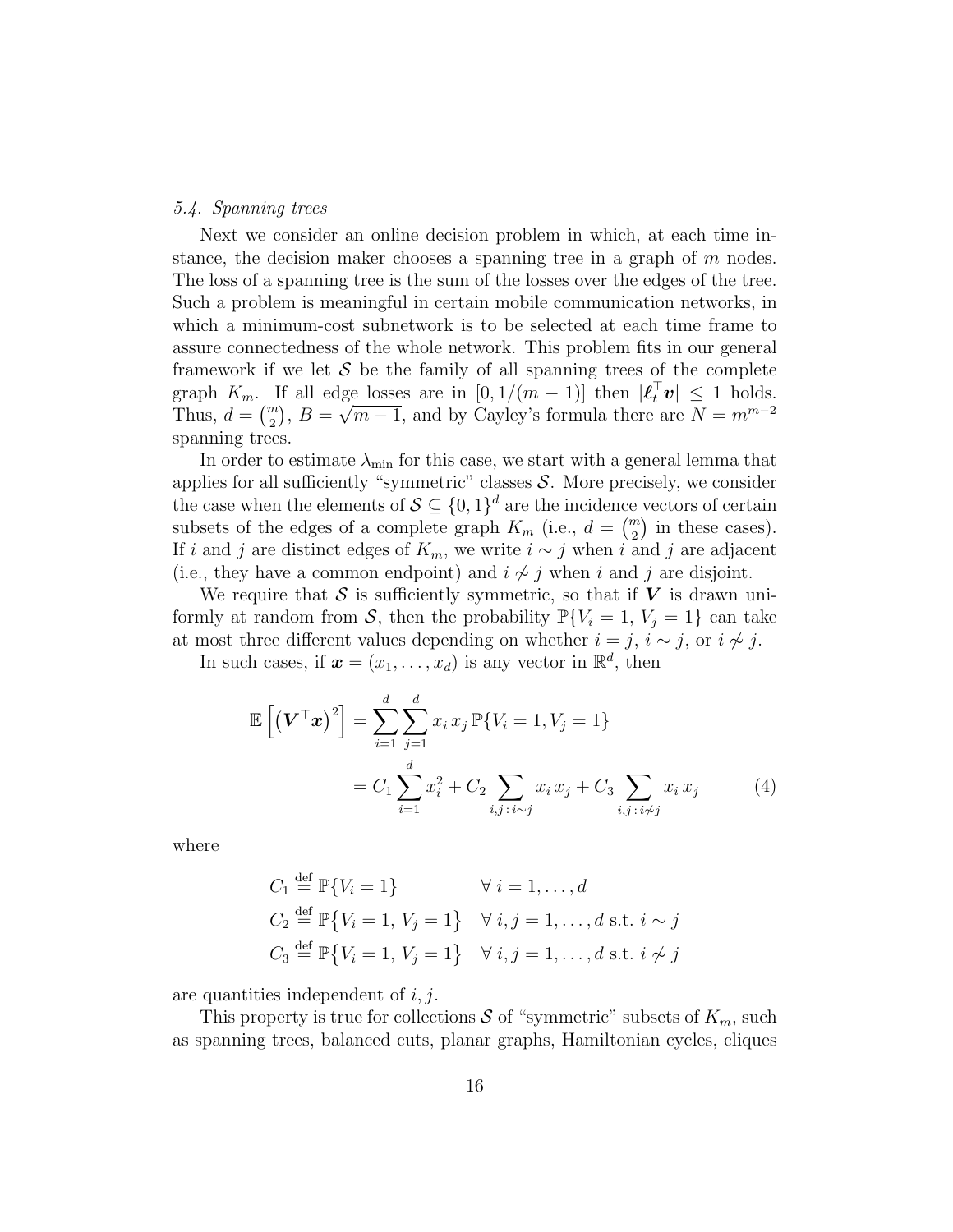of a certain size, etc. The following result provides a general lower bound for the smallest eigenvalue of the associated matrix  $M.$ 

**Lemma 5.** If (4) holds and  $\mathbf{x} \in \mathbb{R}^d$  has unit norm, then

$$
\mathbb{E}\left[\left(\mathbf{V}^{\top}\mathbf{x}\right)^{2}\right] \geq C_{1}-C_{3}-|C_{2}-C_{3}|m-\frac{(C_{2}-C_{3})^{2}}{C_{3}}.
$$

PROOF. Since  $||x|| = 1$ , we have

$$
\mathbb{E}\left[\left(\mathbf{V}^{\top}\mathbf{x}\right)^{2}\right] = C_{1} + C_{2} \sum_{i,j \,:\, i \sim j} x_{i} x_{j} + C_{3} \sum_{i,j \,:\, i \not\sim j} x_{i} x_{j}
$$
\n
$$
= C_{1} - C_{3} + (C_{2} - C_{3}) \sum_{i,j \,:\, i \sim j} x_{i} x_{j} + C_{3} \sum_{i,j=1}^{d} x_{i} x_{j}.
$$

Denote the summation over all pairs of adjacent edges by

$$
A_m = \sum_{i,j \,:\, i \sim j} x_i x_j \qquad \text{and let} \qquad B_m = \left(\sum_{i=1}^d x_i\right)^2 \;.
$$

With this notation, we have

$$
\mathbb{E}\left[\left(\mathbf{V}^{\top}\mathbf{x}\right)^{2}\right]=C_{1}-C_{3}+(C_{2}-C_{3})A_{m}+C_{3}B_{m}. \qquad (5)
$$

Next we need an appropriate estimate for  $A_m$ . By the Cauchy-Schwarz inequality, and using the fact that  $\|\boldsymbol{x}\|=1,$ 

$$
|A_m| = \left| \sum_{i=1}^d x_i \sum_{j \,:\, i \sim j} x_j \right|
$$
  
\n
$$
\leq \sqrt{\sum_{i=1}^d \left( \sum_{j \,:\, i \sim j} x_j \right)^2}
$$
  
\n
$$
= \sqrt{\sum_{i=1}^d \left( \sum_{j,l \,:\, j \sim i, l \sim i} x_j x_l \right)}
$$
  
\n
$$
= \sqrt{(m-2) \sum_{i,j \,:\, i \sim j} x_i x_j + 4 \sum_{i,j \,:\, i \not\sim j} x_i x_j}.
$$
 (6)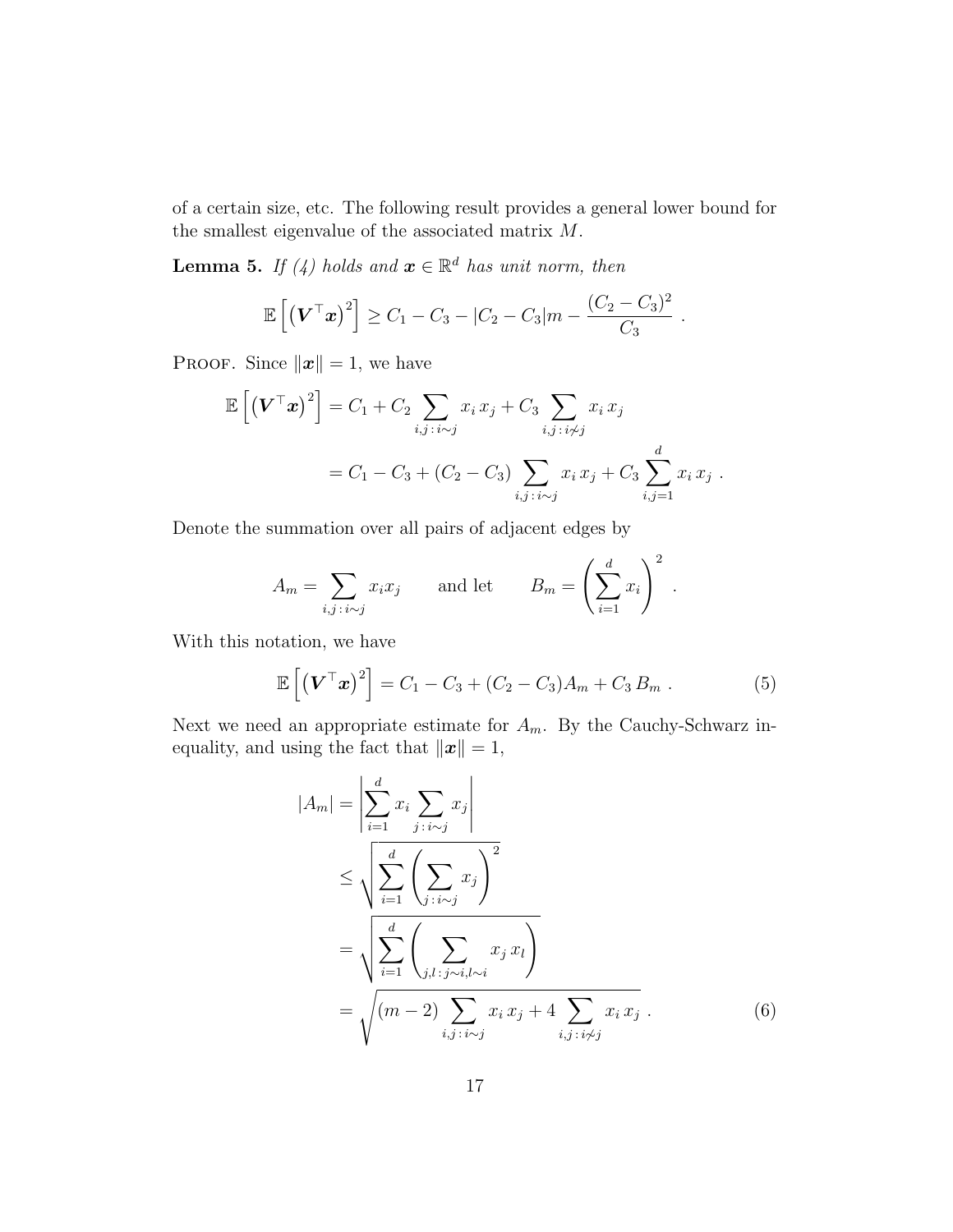The last equality holds because a pair of edges is counted  $m-2$  times if they are adjacent  $(m-2)$  is the number of edges adjacent to both) and 4 times if they are not adjacent. We may write the argument of the square root in (6) as

$$
(m-2)\sum_{i,j\,:\,i\sim j} x_i x_j + 4 \sum_{i,j\,:\,i\neq j} x_i x_j = (m-6)\sum_{i,j\,:\,i\sim j} x_i x_j + 4 \sum_{i,j} x_i x_j - 4
$$

$$
\leq m |A_m| + 4 B_m . \tag{7}
$$

Thus, substituting (7) in (6), and using  $B_m \geq 0$ , we get

$$
|A_m| \leq \sqrt{m |A_m| + 4B_m} .
$$

Solving the above for  $|A_m|$  and overapproximating gives

$$
|A_m| \le m + 2\sqrt{B_m}
$$

which, substituted into (5) yields

$$
\mathbb{E}[(\bm{V}^\top \bm{x})^2] \geq C_1 - C_3 - |C_2 - C_3| (m + 2\sqrt{B_m}) + C_3 B_m.
$$

Observing that

$$
C_3 B_m - 2|C_2 - C_3|\sqrt{B_m} = \left(\sqrt{C_3 B_m} - \frac{|C_2 - C_3|}{\sqrt{C_3}}\right)^2 - \frac{(C_2 - C_3)^2}{C_3}
$$

$$
\ge -\frac{(C_2 - C_3)^2}{C_3}
$$

concludes the proof.

Interestingly, the proof above does not use that fact that  $x$  is in the space spanned by the incidence vectors of S. Thus, the matrix  $\mathbb{E}[V V^{\top}]$  is positive definite whenever the lower bound of Lemma 5 is positive. This also implies that the matrix  $P_t$ , which is used to define the pseudo-losses (1), is positive definite, and thus  $P_t^+$  can be replaced by  $P_t^{-1}$ .

Now we may use Lemma 5 to bound  $\lambda_{\min}$  in the case of spanning trees of the complete graph  $K_m$ . All we need is to calculate the values of  $C_1, C_2$ , and  $C_3$ . We do it by applying the theory of electric networks.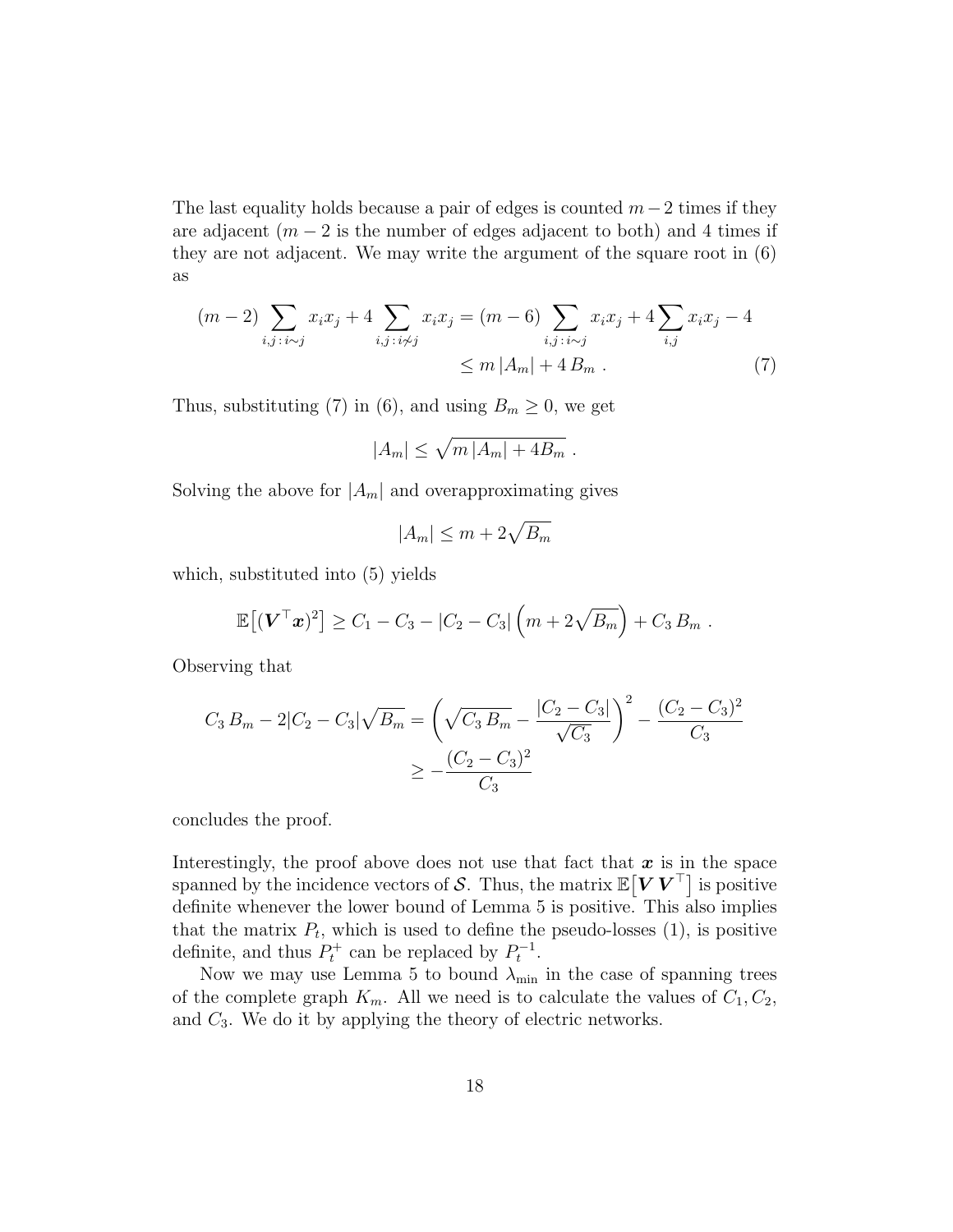**Lemma 6.** If  $V$  is the incidence vector of a uniform random spanning tree of  $K_m$ , then

$$
\mathbb{P}{V_i = 1} = \frac{2}{m}
$$

$$
\mathbb{P}{V_i = 1, V_j = 1} = \frac{3}{m^2} \quad \text{if } i \sim j
$$

$$
\mathbb{P}{V_i = 1, V_j = 1} = \frac{4}{m^2} \quad \text{if } i \not\sim j.
$$

PROOF. Since every spanning tree has  $m-1$  edges,

$$
\mathbb{P}{V_1 = 1} + \cdots + \mathbb{P}{V_d = 1} = m - 1
$$

where  $d = \binom{m}{2}$ . By symmetry,  $\mathbb{P}\{V_i = 1\} = 2/m$  for all  $i = 1, ..., d$ . The other two cases can be handled by the "Transfer Current" theorem of Burton and Pemantle [17], see also Lyons and Peres [18], which implies that for any  $i \neq j$ ,

$$
\mathbb{P}\big\{V_i=1,\,V_j=1\big\}=\frac{4}{m^2}-Y(i,j)^2
$$

where  $Y(i, j)$  is the voltage difference across the edge j when a unit current is imposed between the endpoints of edge  $i$ . (For the basic notions of electric networks we refer, e.g., to the books of Doyle and Snell [19] and Lyons and Peres [18].)

First note that if i and j are not adjacent then  $Y(i, j) = 0$ . This holds because, by symmetry, every vertex not belonging to edge  $i$  has the same voltage, so there is no current flowing through edge j. Thus,  $\mathbb{P}\{V_i = 1, V_j =$  $1$ } =  $4/m^2$  in this case.

In order to address the case when edges i and j are adjacent,  $i \sim j$ , note that, by a result of Kirchoff (1847), the voltage difference between the endpoints of i equals the probability  $2/m$  that i belongs to a random spanning tree (see, e.g., the remark to Corollary 4.4 in [18]). By the above considerations, there is current flow only along paths of length two between the endpoints of i, that is paths that go through edges  $j \sim i$ . Hence the voltage difference between the endpoints of  $j$  is half the voltage difference between the endpoints of i, that is  $|Y(i, j)| = 1/m$ .

**Corollary 7.** For the spanning trees of  $K_m$ ,

$$
\lambda_{\min} \ge \frac{1}{m} - \frac{17}{4m^2} .
$$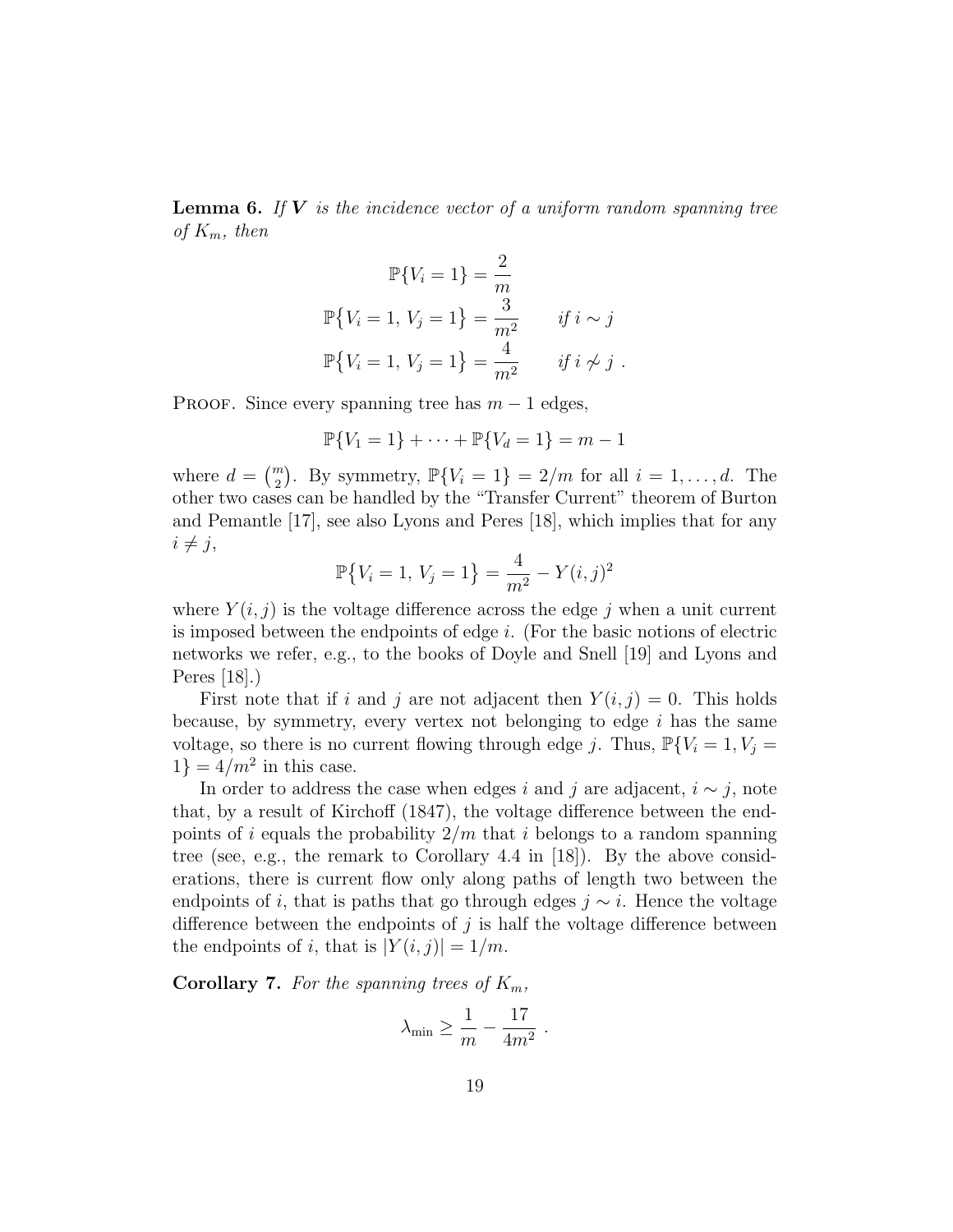Since  $d = \binom{m}{2}$  and  $B =$ √  $\overline{m-1}$ , the inequality above implies that  $B^2/(d\lambda_{\min})$  < 7 whenever  $m \geq 6$ , and therefore the optimal bound (2) holds. Since  $N = m^{m-2}$ , the performance bound of COMBAND in this case implies

$$
\mathbb{E}\left[\widehat{L}_n - L_n(k)\right] \le 4m^{3/2}\sqrt{2n\ln m} \qquad \text{for } m \ge 6.
$$

Finding computationally efficient algorithms for generating random spanning trees has been an intensive area of research. Although some of these algorithms may be successfully used in practical implementations, we are not aware of any algorithm that guarantees an efficient implementation of Com-Band under all circumstances. Instead of surveying the vast literature, we mention the celebrated method of Propp and Wilson [21], who present an algorithm that, given a graph with non-negative weights  $w_{(i,j)}$  over the edges, samples a random spanning tree from a distribution such that the probability of any spanning tree k is proportional to  $\overline{w}_t(k) = \prod_{(i,j)\in k} w_{(i,j)}$ . The expected running time of the algorithm is bounded by the cover time of an associated Markov chain that is defined as a random walk over the graph in which the transition probabilities are proportional to the edge weights. If we apply Propp and Wilson's algorithm with weights  $w_{(i,j)} = \exp(-\eta L_{t,(i,j)})$  over the complete graph  $K_m$ , then we obtain an implementation of the exponentially weighted average forecaster. Unfortunately, there is no guarantee that the cover time is bounded by a polynomial of  $m$ , though in practice we expect a fast running time in most cases. It is an interesting open problem to find an efficient sampling algorithm for all possible assignments of weights.

## 5.5. Cut sets

In this section we consider balanced cuts of the complete graph  $K_{2m}$ . A balanced cut is the collection of all edges between a set of  $m$  vertices and its complement. Thus, each balanced cut has  $m^2$  edges and there are  $N = \binom{2m}{m}$  $\binom{2m}{m}$ balanced cuts.

Our starting point in estimating  $\lambda_{\min}$  is (5). First, we compute  $C_1, C_2$ , and  $C_3$ .

**Lemma 8.** If **V** is the incidence vector of a uniform random m-cut in  $K_{2m}$ ,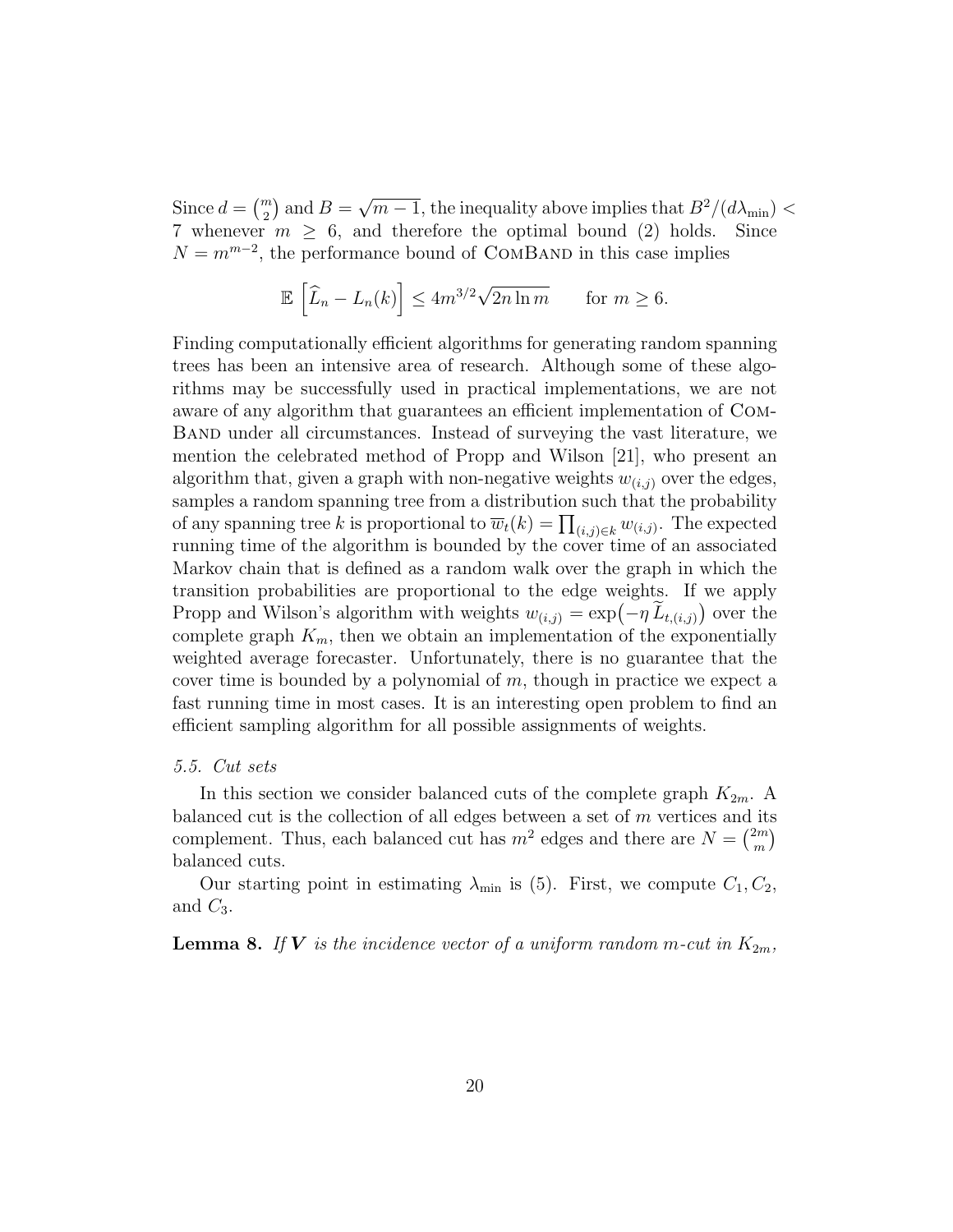then

$$
\mathbb{P}{V_i = 1} = \frac{m}{2m - 1}
$$
  

$$
\mathbb{P}{V_i = 1, V_j = 1} = \frac{m(m - 1)}{(2m - 1)(2m - 2)} \quad \text{if } i \sim j
$$
  

$$
\mathbb{P}{V_i = 1, V_j = 1} = \frac{2m(m - 1)^2}{(2m - 1)(2m - 2)(2m - 3)} \quad \text{if } i \not\sim j.
$$

**PROOF.** The sample space is all choices of m-subsets of  $2m$  vertices (note that each m-cut is counted twice). Fix an edge  $i = (i_-, i_+).$  Then the number of m-subsets that contain  $i_$  and do not contain  $i_+$  is clearly  $\binom{2m-2}{m-1}$  $_{m-1}^{2m-2}$ ). By symmetry, this is also the number of m-subsets that contain  $i_+$  and do not contain  $i_$ . Therefore

$$
\mathbb{P}{V_i = 1} = 2 \times \frac{\binom{2m-2}{m-1}}{\binom{2m}{m}} = \frac{m}{2m-1}.
$$

Now fix two edges i and j that share a vertex, say  $i = j_-.$  The number of m-subsets that contain  $i_-=j_-$  and do not contain neither  $i_+$  nor  $j_+$  is  $\binom{2m-3}{m-1}$  $\binom{2m-3}{m-1}$ . This is the same as the number of m-subsets that do not contain  $i_{-} = j_{-}$  and contain both  $i_{+}$  and  $j_{+}$ . Hence, if  $i \sim j$ ,

$$
\mathbb{P}\big\{V_i=1,\,V_j=1\big\}=2\times\frac{\binom{2m-3}{m-1}}{\binom{2m}{m}}=\frac{m(m-1)}{(2m-1)(2m-2)}.
$$

Finally, fix two disjoint edges  $i$  and  $j$ . The number of m-subsets that contain  $i_+, j_+$  and do not contain neither  $i_-$  nor  $j_-$  is  $\binom{2m-4}{m-2}$  $\binom{2m-4}{m-2}$ . By symmetry, this is also the number of m-subsets that contain  $i_-, j_-$  and do not contain neither  $i_{+}$  nor  $j_{+}$ , which is the same as the number of those that contain  $i_{-}, j_{+}$  and not  $i_+$  or  $j_-,$  etc. Hence, for  $i \not\sim j$ ,

$$
\mathbb{P}\left\{V_i=1, V_j=1\right\} = 4 \times \frac{\binom{2m-4}{m-2}}{\binom{2m}{m}} = \frac{2m(m-1)^2}{(2m-1)(2m-2)(2m-3)}
$$

concluding the proof.

Now we may make use of the fact that each balanced cut has the same number of edges. Thus, if  $\boldsymbol{x} = \sum_{k=1}^{\binom{2m}{m}} a(k) \boldsymbol{v}(k)$  is a linear combination of the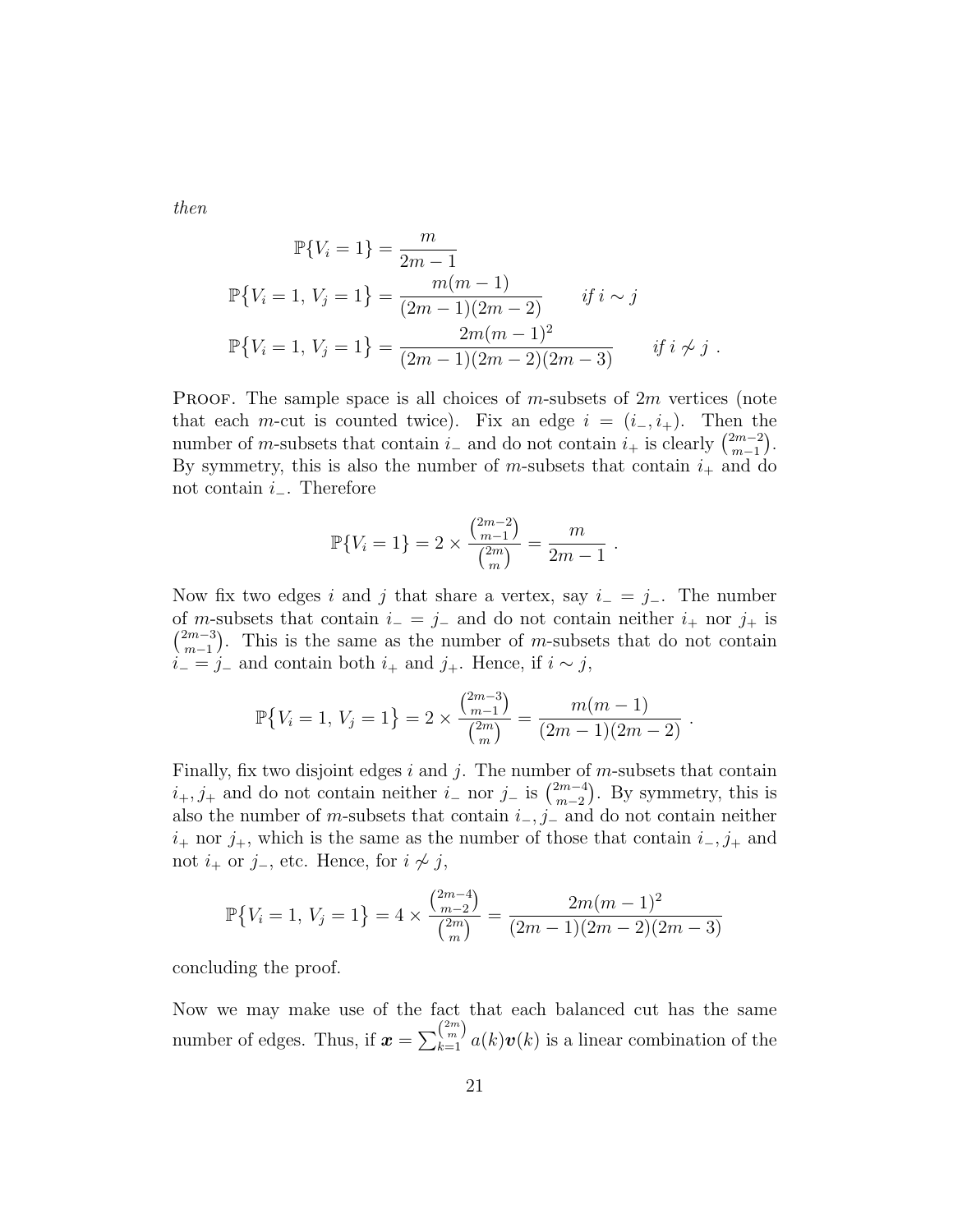incidence vectors of all balanced cuts with  $||x|| = 1$ , we have  $\sum_i x_i = m^2 \alpha$ where  $\alpha = \sum_{k=1}^{\binom{2m}{m}} a(k)$ , which implies that  $B_m = m^4 \alpha^2$ .

To compute  $A_m$ , observe that for any fixed i, the number of edges in any balanced cut adjacent to i is 2m if the cut doesn't contain i and  $2(m-1)$ otherwise, that is,

$$
\sum_{j \,:\, j \sim i} v_i(k) = \begin{cases} 2(m-1) & \text{if } v_i(k) = 1\\ 2m & \text{if } v_i(k) = 0 \end{cases}
$$

so

$$
\sum_{j \,:\, j \sim i} x_j = \sum_{k=1}^N a(k) \sum_{j \,:\, j \sim i} v_i(k) = \sum_{k=1}^N a(k) \left( 2m - 2v_i(k) \right)
$$

$$
= 2m\alpha - 2 \sum_{k=1}^N a(k)v_i(k) = 2m\alpha - 2x_i .
$$

Therefore, we have

$$
A_m = \sum_{i,j \,:\, i \sim j} x_i x_j = \sum_i x_i \sum_{j \,:\, j \sim i} x_j = m^3 \alpha^2 - 2 \;.
$$

Substituting these values in (5), we have, for  $m \geq 2$ ,

$$
\mathbb{E}\left[\left(\mathbf{V}^{\top}\mathbf{x}\right)^{2}\right] = \frac{1}{4} + \frac{8m - 7}{4(2m - 1)(2m - 3)} + \alpha^{2} \frac{m^{4}(m - 1)(2m^{2} - 2m - 1)}{(2m - 1)(2m - 2)(2m - 3)}.
$$

The minimum is achieved for  $\alpha = 0$ , which proves the following.

**Proposition 9.** For the balanced cuts in  $K_{2m}$ , if  $m \geq 2$  then

$$
\lambda_{\min} = \frac{1}{4} + \frac{8m - 7}{4(2m - 1)(2m - 3)}.
$$

In this case we have  $d = \binom{2m}{2}$  $\binom{m}{2}$ ,  $B = m$ , and  $N = \binom{2m}{m}$  $\binom{2m}{m} \leq 4^m$ . By Proposition 9 we clearly have  $B^2/(d\lambda_{\min}) \leq 2$  for all  $m \geq 2$ , and therefore the optimal bound (2) applies and it takes the form

$$
\mathbb{E}\left[\widehat{L}_n - L_n(k)\right] \le 2\,m^{3/2}\sqrt{10n\ln 4}
$$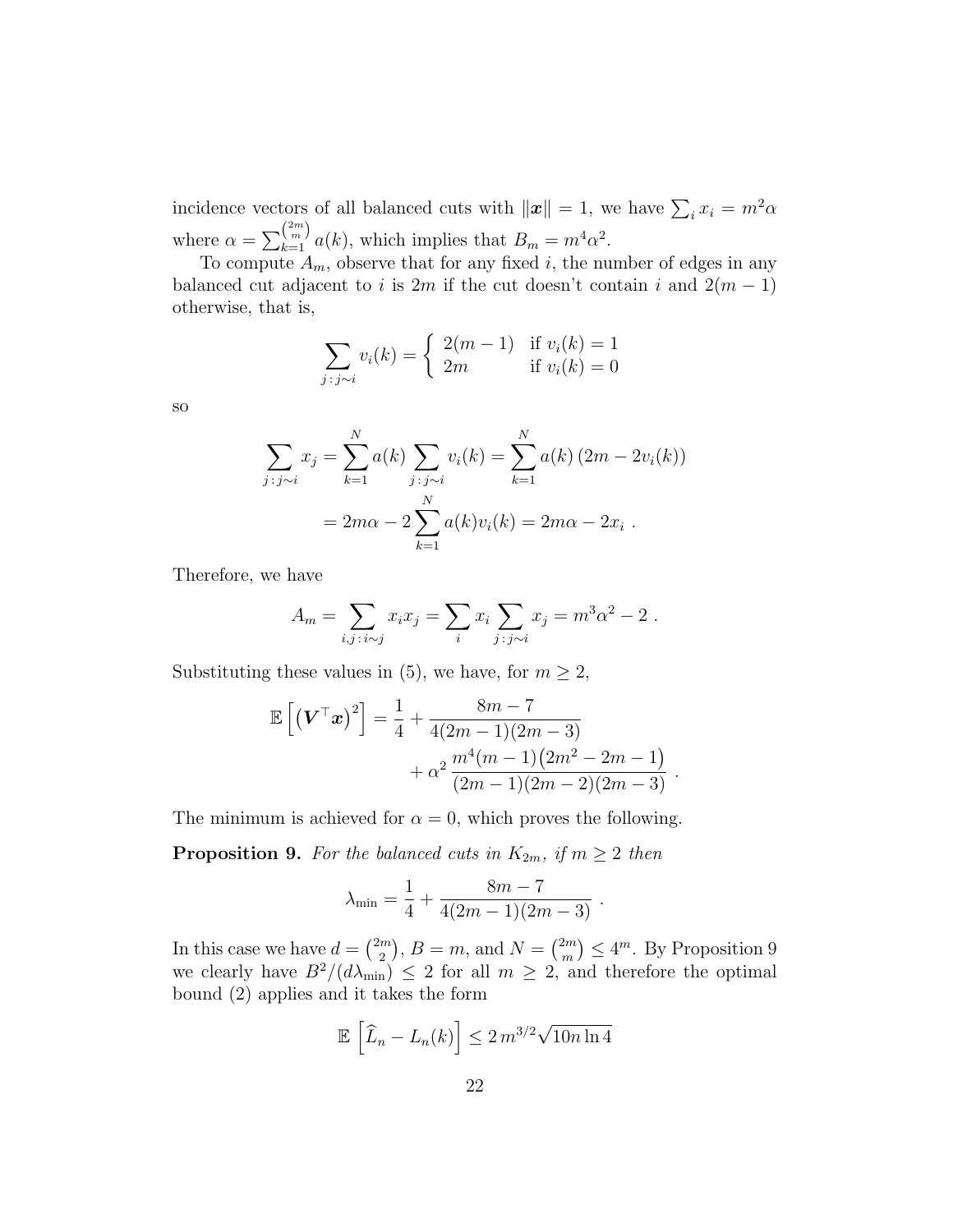which holds whenever all edge losses are between 0 and  $1/m^2$  (and therefore  $|\ell_t^{\top} v| \leq 1$ ). In this case computationally efficient implementations also exist. Such an implementation may be based on an algorithm of Randall and Wilson [22] who, building on Jerrum and Sinclair [23], show how to sample efficiently spin configurations of a ferromagnetic Ising model. The straightforward details are omitted.

## 5.6. Hamiltonian cycles

In our next example we consider the set  $S$  of all Hamiltonian cycles in  $K_m$ , that is all  $N = (m-1)!/2$  cycles that visit each vertex exactly once and returns to the starting vertex. The corresponding randomized prediction problem may be thought of as an online version of the traveling salesman problem. This problem is computationally notoriously difficult and one cannot expect polynomial-time implementations. Nevertheless, we show that small regret bounds are achievable by COMBAND. To this end, we calculate  $\lambda_{\min}$ .

**Proposition 10.** If  $m \geq 4$ , then for the class of all Hamiltonian cycles in  $K_m \lambda_{\min} = 2/(m-1).$ 

Since  $d = \binom{m}{2}$ ,  $N = (m-1)!/2$ , and  $B =$  $\sqrt{m}$ , we have  $B^2/(d\lambda_{\min}) = 1$ . Thus the optimal bound (2) applies achieving

$$
\mathbb{E}\left[\widehat{L}_n - L_n(k)\right] \leq 2m\sqrt{\frac{3}{2}n\ln(m!)}.
$$

PROOF. Once again, our analysis is based on  $(5)$ . First we calculate the values of the constants  $C_1, C_2, C_3$ . Since each Hamiltonian cycle has m edges, if V is a random Hamiltonian cycle, then  $C_1 = \mathbb{P}{V_i = 1} = 2/(m-1)$ . Also, since the degree of every vertex in a Hamiltonian cycle is 2, for any two adjacent edges  $i \sim j$ ,  $C_2 = \mathbb{P}\{V_i = 1, V_j = 1\} = 1/(\frac{m-1}{2})$ . On the other hand, if  $i \nsim j$ , then

$$
\mathbb{P}{V_i = 1, V_j = 1} = \mathbb{P}{V_i = 1} \mathbb{P}{V_j = 1 | V_i = 1}
$$

$$
= \frac{2}{m-1} \times \frac{m-3}{\binom{m}{2} - 2(m-2) - 1}
$$

because there are  $\binom{m}{2} - 2(m - 2) - 1$  edges in  $K_m$  that are not adjacent to i and all of them are equally likely to be any of the remaining  $m-3$  edges of the cycle **V**. Thus,  $C_3 = 4/(m-1)(m-2)$ .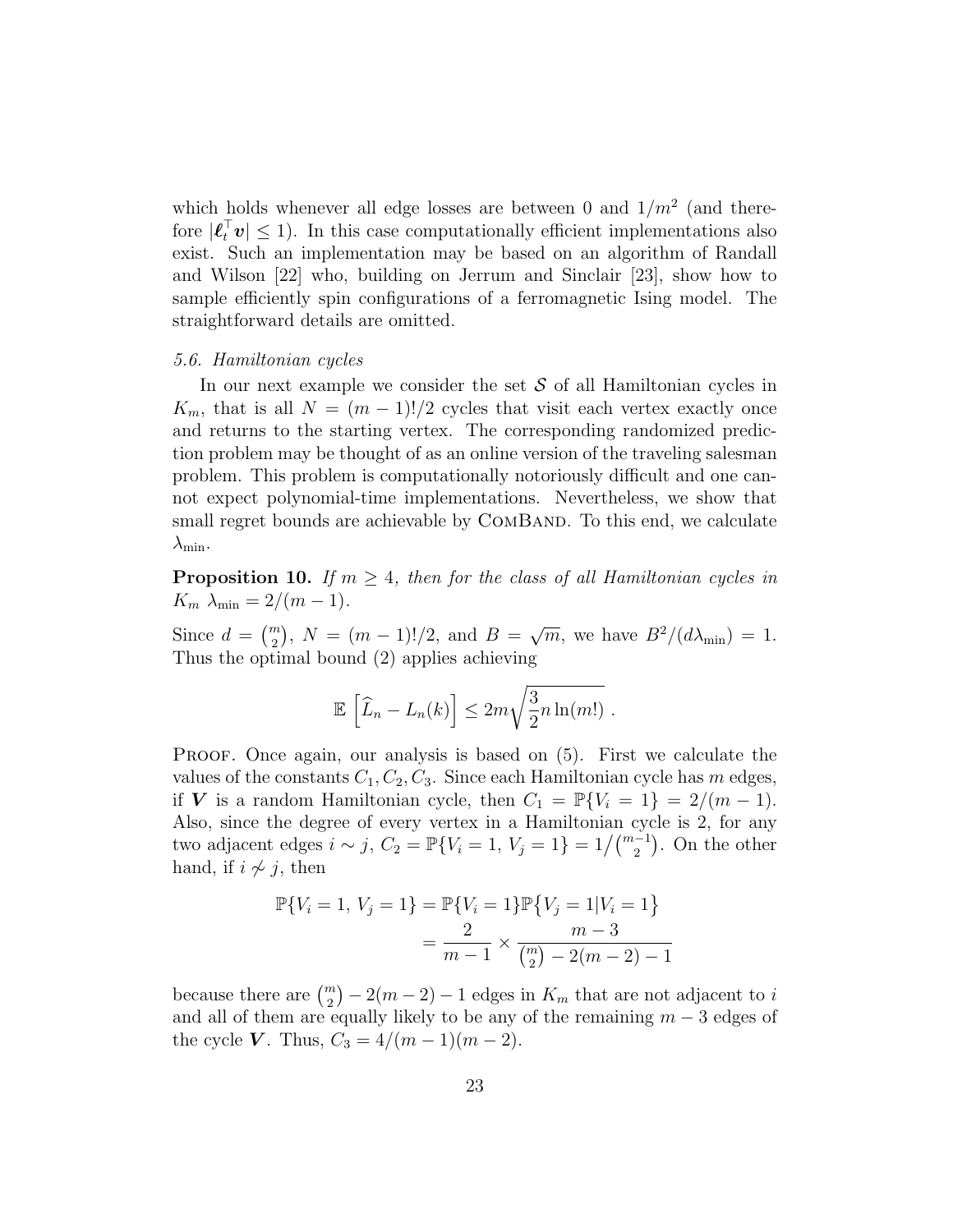Now let  $\mathbf{x} = \sum_{k=1}^{N} a(k)\mathbf{v}(k)$  be a linear combination of the incidence vectors of all Hamiltonian cycles such that  $||x|| = 1$ . The crucial observation is the following: since every  $v(k)$  has m edges, and the degree of every vertex equals 2, we have

$$
\sum_i x_i = \sum_{k=1}^N a(k) \sum_i v_i(k) = m\alpha.
$$

This implies that

$$
B_m = \left(\sum_{i=1}^d x_i\right)^2 = m^2\alpha^2.
$$

Observe that for any fixed  $i$ , the number of edges in any Hamiltonian cycle adjacent to  $i$  is 4 if the cycle doesn't contain  $i$  and 2 otherwise, that is,

$$
\sum_{j:j\sim i} v_i(k) = \begin{cases} 2 & \text{if } v_i(k) = 1 \\ 4 & \text{if } v_i(k) = 0 \end{cases}
$$

Thus,

$$
\sum_{j \,:\, j \sim i} x_j = \sum_{k=1}^N a(k) \sum_{j \,:\, j \sim i} v_i(k) = \sum_{k=1}^N a(k) \left( 4 - 2v_i(k) \right)
$$

$$
= 4\alpha - 2 \sum_{k=1}^N a(k) v_i(k) = 4\alpha - 2x_i .
$$

Using this, we have

$$
A_m = \sum_i x_i \sum_{j \,:\, j \sim i} x_j = \sum_i x_i (4\alpha - 2x_i) = 4m\alpha^2 - 2 \sum_i x_i^2 = 4m\alpha^2 - 2.
$$

Substituting these values in (5), we have

$$
\mathbb{E}\left[\left(\mathbf{V}^{\top}\mathbf{x}\right)^{2}\right] = \frac{2(m-4)}{(m-1)(m-2)} + \frac{2\left(2m^{2}\alpha^{2} - 4m\alpha^{2} + 2\right)}{(m-1)(m-2)}
$$

$$
= \frac{2}{m-1} + \frac{4m\alpha^{2}}{m-1} \ge \frac{2}{m-1}.
$$

with equality achieved for  $\sum_k a(k) = 0$ .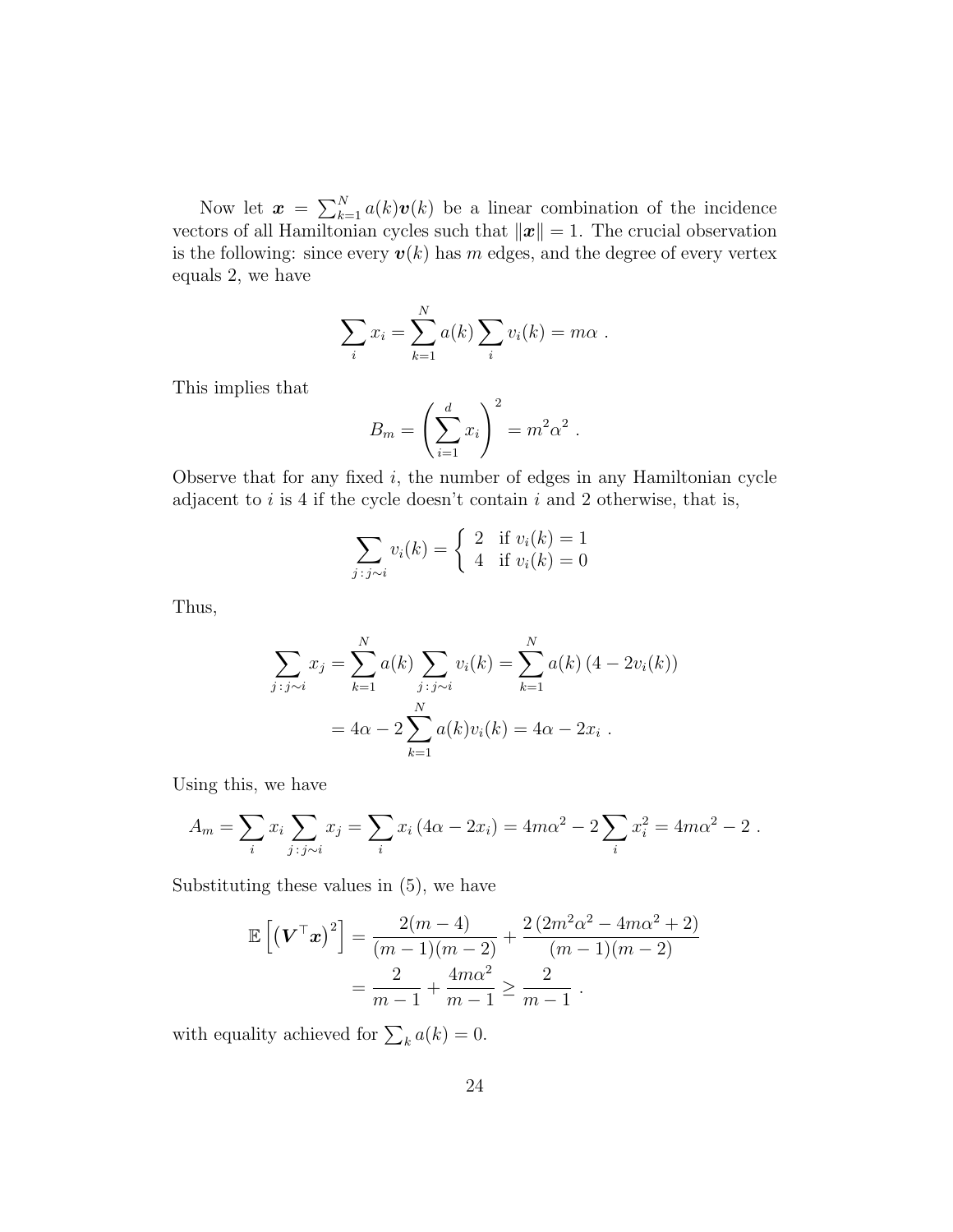## 5.7. Stars

Here we consider a problem related to that of Section 5.4. Suppose that in a fully connected communication network, the decision maker wishes to select a "central" node such that the sum of the losses associated to all edges adjacent to the node is minimal. This leads us to considering the class of all stars. A star is a subgraph of  $K_m$  which contains all  $m-1$  edges incident on a fixed vertex. Thus, there are m different stars in  $K_m$ . Consider the set  $\mathcal S$  of all stars and let  $V$  be the incidence vector of a random star, chosen uniformly.

**Proposition 11.** For the stars in  $K_m$ ,

$$
\lambda_{\min} = \frac{m-3}{2(m-2)} + \frac{1}{m}.
$$

Here  $d = \binom{m}{2}$ ,  $N = m$ , and  $B =$ √  $\overline{m-1}$ . Thus we have  $B^2/(d\lambda_{\min}) \leq \frac{1}{2}$  $\frac{1}{2}$  and the optimal bound (2) applies with

$$
\mathbb{E}\left[\widehat{L}_n - L_n(k)\right] \leq 2m\sqrt{n\ln m}.
$$

The implementation of COMBAND is trivially efficient in this case.

PROOF. Clearly,  $\mathbb{P}{V_i = 1} = 2/m$ ,  $\mathbb{P}{V_i = 1, V_j = 1} = 1/m$  if  $i \sim j$  and  $\mathbb{P}{V_i = 1, V_j = 1} = 0$  if  $i \nsim j$ . Therefore,

$$
\mathbb{E}\left[\left(\boldsymbol{V}^{\top}\boldsymbol{x}\right)^{2}\right]=\frac{2}{m}+\frac{A_{m}}{m}
$$

where  $A_m = \sum_{i,j \in [n]} x_i x_j$ . Let  $\boldsymbol{x} = \sum_{k=1}^m a_k \boldsymbol{v}_k$  be such that  $\|\boldsymbol{x}\| = 1$ . This means that

$$
1 = \sum_{i=1}^d \left( \sum_{k=1}^m a_k v_i^{(k)} \right)^2 = \sum_{k=1}^m \sum_{k'=1}^m a_k a_{k'} \sum_{i=1}^d v_i^{(k)} v_i^{(k')}.
$$

Since

$$
\sum_{i=1}^{d} v_i^{(k)} v_i^{(k')} = \begin{cases} 1 & \text{if } k \neq k' \\ m-1 & \text{if } k = k', \end{cases}
$$

we have

$$
(m-2)\sum_{k=1}^{m} a_k^2 + \left(\sum_{k=1}^{m} a_k\right)^2 = 1.
$$
 (8)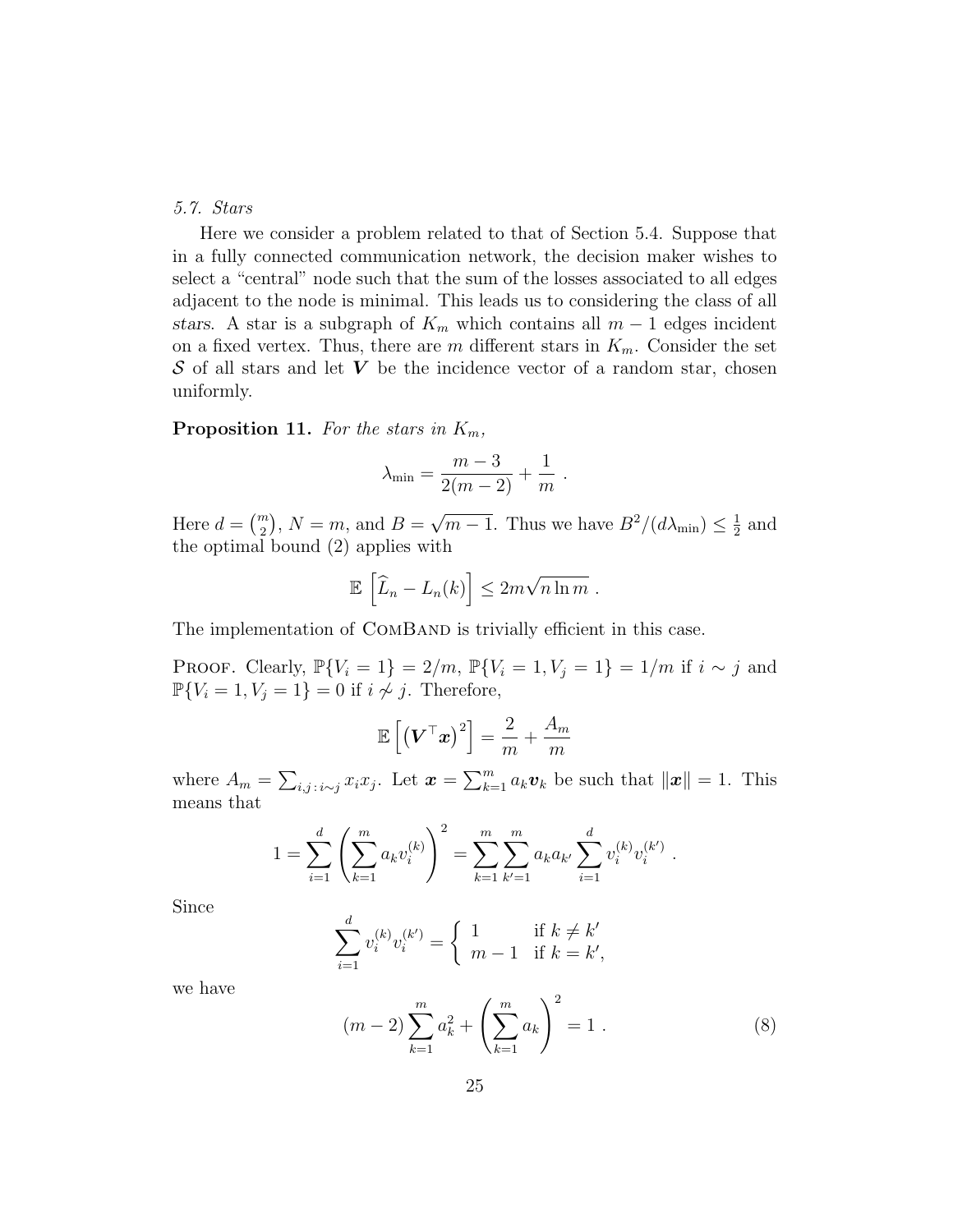Now

$$
A_m = \sum_{i,j \,:\, i \sim j} \left( \sum_{k=1}^m a_k v_i^{(k)} \right) \left( \sum_{k=1}^m a_k v_j^{(k)} \right) = \sum_{k,k'=1}^m a_k a_{k'} \left( \sum_{i,j \,:\, i \sim j} v_i^{(k)} v_j^{(k')} \right)
$$

.

Observe that

$$
\sum_{i,j \,:\, i \sim j} v_i^{(k)} v_j^{(k')} = \begin{cases} 2(m-1) & \text{if } k \neq k' \\ \binom{m-1}{2} & \text{if } k = k'. \end{cases}
$$

So

$$
A_m = \left( {m-1 \choose 2} - 1 \right) \sum_{k=1}^m a_k^2 + 2(m-1) \left( \sum_{k=1}^m a_k \right)^2.
$$

Expressing  $\sum_{k=1}^{m} a_k^2$  from (8), and substituting in the expression above, we obtain

$$
A_m = \frac{m(m-3)}{2(m-2)} + \left(\sum_{k=1}^m a_k\right)^2 \left(2(m-1) - \frac{m(m-3)}{2(m-2)}\right) \ge \frac{m(m-3)}{2(m-2)}.
$$

In conclusion,

$$
\lambda_{\min} \geq \frac{2}{m} + \frac{m-3}{2(m-2)}
$$

with equality for  $\sum_k a_k = 0$ .

# 5.8. m-sized subsets

Consider S to be the set of all  $\mathbf{v} \in \{0,1\}^d$  such that  $\sum_{i=1}^d v_i = m$  for some fixed m with  $1 \leq m < d$ .

Proposition 12. For the m-sized subsets,

$$
\lambda_{\min} = \frac{m(d-m)}{d(d-1)} \ .
$$

We have  $B =$ √  $\overline{m}$ ,  $N = \begin{pmatrix} d \\ m \end{pmatrix}$  $\binom{d}{m}$ . Then

$$
\frac{B^2}{d\lambda_{\min}} = \frac{d-1}{d-m} .
$$

Thus the optimal bound (2) applies whenever  $m = o(d)$ . In this case the regret bound has the form

$$
\mathbb{E}\left[\widehat{L}_n - L_n(k)\right] = \mathcal{O}\left(\sqrt{nmd\ln d}\right) .
$$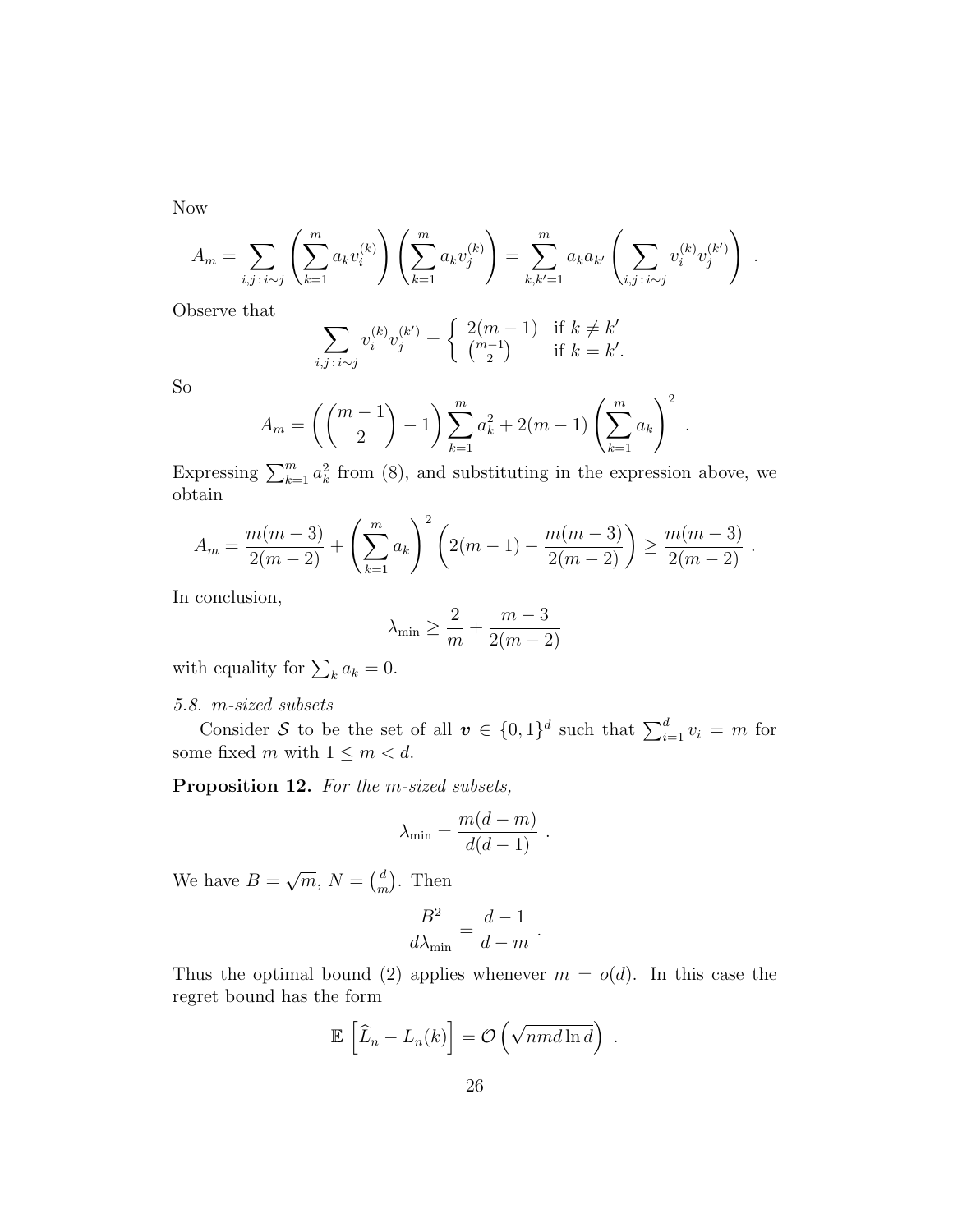Note that also in this case COMBAND can be implemented efficiently using dynamic programming (see, e.g., Takimoto and Warmuth [12]).

PROOF. Pick  $\boldsymbol{x} \in U$  such that  $\|\boldsymbol{x}\| = 1$ . Note that

$$
\sum_{i=1}^{d} x_i = \sum_{k=1}^{N} a(k) \sum_{i=1}^{d} v_i(k) = m \sum_{k=1}^{N} a(k) = m \alpha.
$$

Since for any  $i$ ,

$$
\mathbb{P}\{V_i = 1\} = \frac{\binom{d-1}{m-1}}{\binom{d}{m}} = \frac{m}{d}
$$

and for any  $i \neq j$ 

$$
\mathbb{P}\left\{V_i = 1, V_j = 1\right\} = \frac{\binom{d-2}{m-2}}{\binom{d}{m}} = \frac{m(m-1)}{d(d-1)}
$$

we can write

$$
\mathbb{E}\left[\left(\mathbf{V}^{\top}\mathbf{x}\right)^{2}\right] = \sum_{i=1}^{d} \sum_{j=1}^{d} x_{i}x_{j} \mathbb{P}\{V_{i} = 1, V_{j} = 1\}
$$
\n
$$
= \frac{m}{d} \sum_{i=1}^{d} x_{i}^{2} + \frac{m(m-1)}{d(d-1)} \sum_{i,j \, : \, i \neq j} x_{i}x_{j}
$$
\n
$$
= \left(\frac{m}{d} - \frac{m(m-1)}{d(d-1)}\right) \sum_{i=1}^{d} x_{i}^{2} + \frac{m(m-1)}{d(d-1)} \sum_{i,j} x_{i}x_{j}
$$
\n
$$
= \left(\frac{m}{d} - \frac{m(m-1)}{d(d-1)}\right) + \frac{m(m-1)}{d(d-1)} m^{2} \alpha^{2}
$$
\n
$$
= \frac{m(d-m)}{d(d-1)} + \frac{m^{3}(m-1)}{d(d-1)} \alpha^{2} \ge \frac{m(d-m)}{d(d-1)}
$$

with equality whenever  $\alpha = 0$ .

# 5.9. Path planning

The path planning problem, described in Section 3, is one of the most important motivating examples of the bandit linear optimization problem. mportant motivating examples of the bandit linear optimization problem.<br>As mentioned in the introduction, a regret of the order of  $\sqrt{nd\ln N}$  is achievable if the loss of each edge of the chosen path is revealed to the forecaster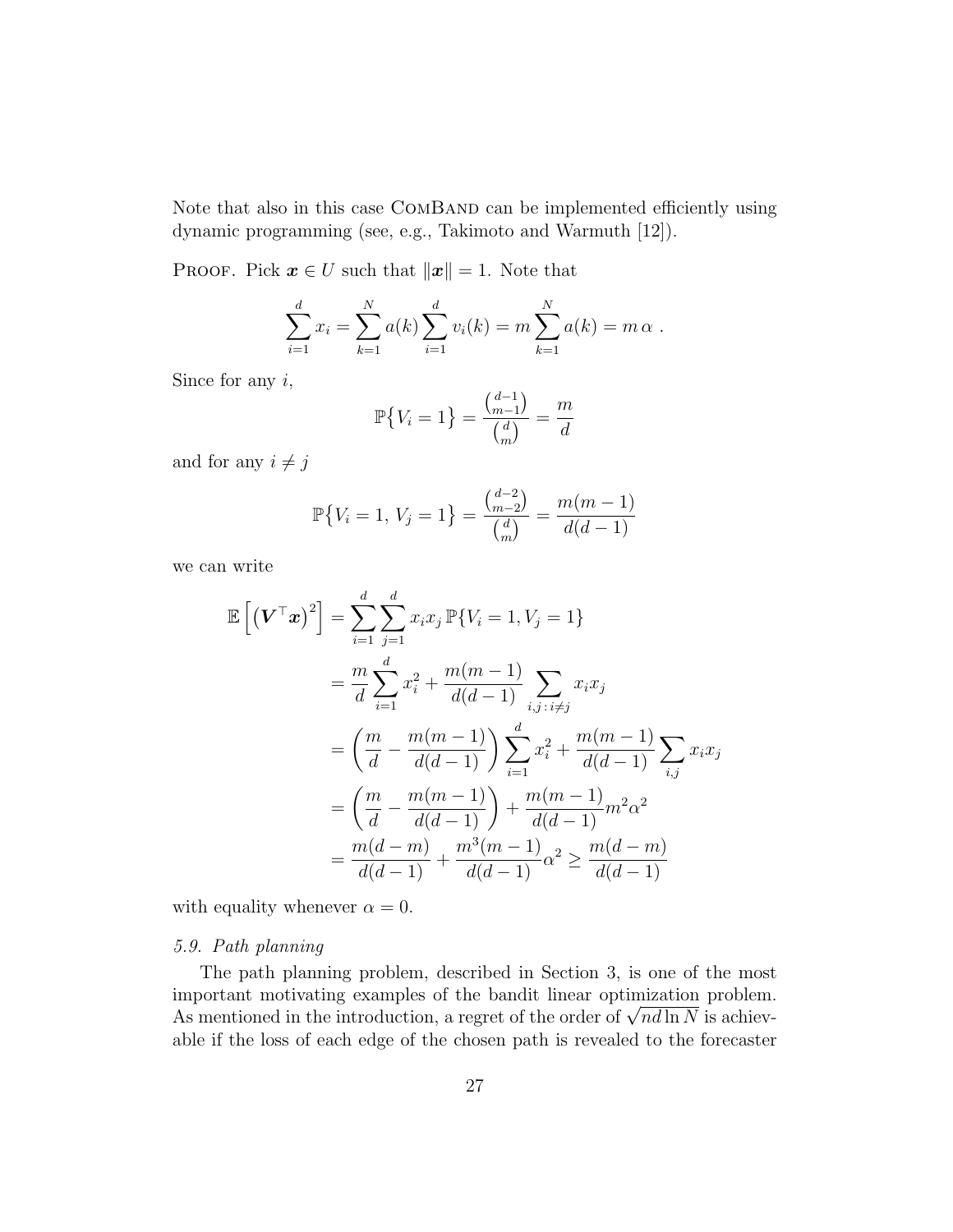(here d denotes the number of edges of the graph). If only the total loss of the selected path becomes known to the decision maker (as in the model considered in this paper), then the results of Dani, Hayes, and Kakade [7] imply a regret bound of the order of  $B\sqrt{n d \ln N}$  where  $B^2$  is the length of the longest path in the collection. We conjecture that this bound is suboptimal. However, optimal sampling is a non-trivial issue in general. To see why uniform sampling does not work, consider the case when the graph is the  $m \times m$  square grid (i.e., the vertex set is identified with pairs of integers  $(i, j)$  with  $i, j \in \{1, \ldots, m\}$  and vertices  $(i, j)$  and  $(i', j')$  are joined by an edge if and only if  $|i - i'| + |j - j'| = 1$  and the class S of paths is the set of all monotone paths between vertex  $(1,1)$  and  $(m,m)$  (there are  $\binom{2m-2}{m-1}$  $_{m-1}^{2m-2}$ ) of them, all of length  $2m - 2$ ). If  $\mu$  is uniform on S, then the edges adjacent to vertices  $(1, m)$  and  $(m, 1)$  are in the sampled path with probability that is exponentially small in  $m$ . Thus, there is no chance to achieve a regret bound that depends only polynomially on the number of edges. (Just consider a sequence of loss vectors such that, for all t, all edge losses are  $1/(2m-2)$ except for the ones adjacent to vertex  $(1, m)$  which are equal to zero.) Designing a general nearly optimal sampling distribution for the path planning problem is an interesting open problem.

# 6. Conclusions

In this work we have investigated the problem of bandit online linear optimization when the action set S is a finite subset of  $\{0,1\}^d$ , the action vectors  $\boldsymbol{v} \in \mathcal{S}$  satisfy  $\|\boldsymbol{v}\| \leq B$ , and the loss vectors  $\boldsymbol{\ell}_t$  satisfy  $|\boldsymbol{\ell}_t^{\top} \boldsymbol{v}| \leq 1$ . We introduced and analyzed a new randomized forecasting strategy, ComBand, closely related to the GEOMETRICHEDGE algorithm of [7].

Although the regret of COMBAND can not be improved in general, in some interesting cases (like the path planning problem) COMBAND has a suboptimal performance because a uniform initial sampling distribution  $\mu$ causes the smallest nonzero eigenvalue  $\lambda_{\min}$  to get too small. In general,  $\mu$ can be chosen in order to maximize  $\lambda_{\min}$  by solving a semidefinite program. We conjecture that for the path planning problem this choice of  $\mu$  is polytime We conjecture that for the path planning problem this choice of  $\mu$  is polytime<br>computable, and COMBAND, run with this  $\mu$ , has optimal regret  $\sqrt{nd}\ln N$ .

# Appendix A. Proof of Theorem 1

First we need some auxiliary results.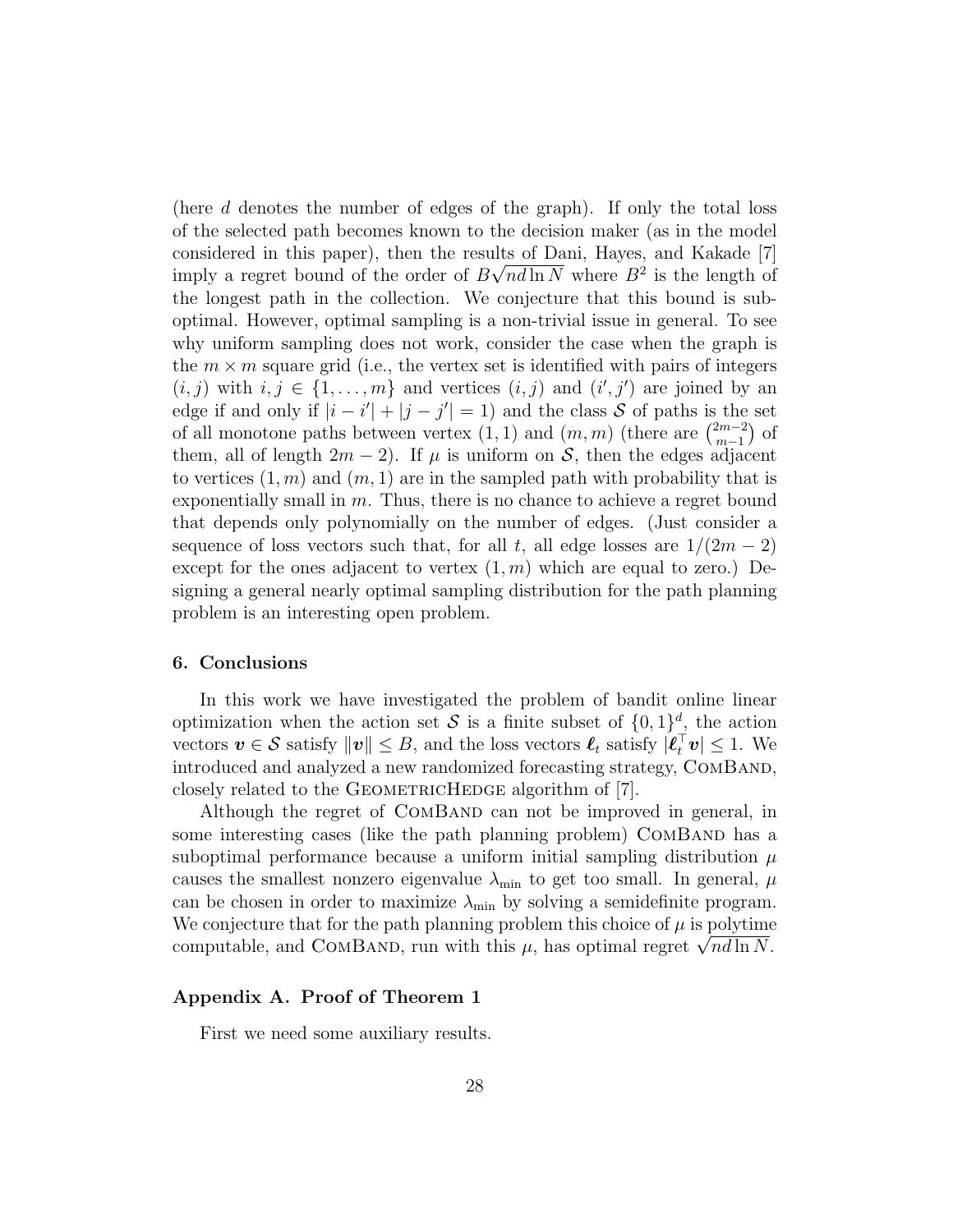**Lemma 13.** Let  $V$  be a random vector whose distribution is finitely supported in  $\mathbb{R}^d$ . Let  $M = \mathbb{E}[\boldsymbol{V} \boldsymbol{V}^\top]$ . Then  $M M^+ \boldsymbol{v} = \boldsymbol{v}$  for all  $\boldsymbol{v} \in \mathbb{R}^d$  such that  $\mathbb{P}{\bf V}={\bf v}\}>0.$ 

PROOF. To prove the statement we show that for all  $\boldsymbol{x} \in \mathbb{R}^d$  such that  $M\boldsymbol{x} = \boldsymbol{0}$  and for all  $\boldsymbol{v} \in \mathbb{R}^d$  such that  $\mathbb{P}\{V = \boldsymbol{v}\} > 0$ , it must be the case that  $\boldsymbol{x}^\top \boldsymbol{v} = 0$ . Pick any  $\boldsymbol{x} \in \mathbb{R}^d$  such that  $M \boldsymbol{x} = \boldsymbol{0}$ . This implies  $\boldsymbol{x}^\top M \boldsymbol{x} = 0$ . Using the definition of M we obtain  $0 = \boldsymbol{x}^{\top} M \, \boldsymbol{x} = \mathbb{E} \left[ \left( \boldsymbol{x}^{\top} \boldsymbol{V} \right)^2 \right]$ . But then it must be the case that  $\mathbf{x}^{\top} \mathbf{v} = 0$  for all  $\mathbf{v}$  such that  $\mathbb{P}\{\dot{\mathbf{V}} = \mathbf{v}\} > 0$ .

Let  $Q_t = \mathbb{E}[V V^\top]$  where V has law  $q_t$ . Note that  $Q_t$  is always positive semidefinite since it is a convex combination of positive semidefinite matrices  $\boldsymbol{v}(k)\boldsymbol{v}(k)^\top.$ 

**Corollary 14.**  $P_t P_t^+ \mathbf{v} = \mathbf{v}$  for all t and all  $\mathbf{v}$  in the linear span of  $\mathcal{S}$ .

PROOF. Since  $P_t = (1 - \gamma)Q_t + \gamma M$ , for all t and  $\mathbf{v}(k) \in \mathcal{S}$ ,  $p_t(k) > 0$ . Thus, Lemma 13 implies the result.

**Lemma 15.** Let V be a random element of  $\mathbb{R}^d$  and let  $P = \mathbb{E}[V V^\top]$ . Then  $\mathbb{E}[\mathbf{V}^\top P^+ \mathbf{V}] = \text{rank}(P).$ 

PROOF. By the spectral theorem,

$$
P = \sum_{i=1}^d \lambda_i \, \boldsymbol{u}_i \, \boldsymbol{u}_i^\top
$$

where  $\lambda_i \geq 0$  and  $\boldsymbol{u}_1, \ldots, \boldsymbol{u}_d$  is an orthonormal basis. Then, for any  $\boldsymbol{v} \in \mathbb{R}^d$ ,

$$
\boldsymbol{v}^\top P^+\boldsymbol{v} = \sum_{i\,:\,\lambda_i>0}\boldsymbol{v}^\top\frac{\boldsymbol{u}_i\,\boldsymbol{u}_i^\top}{\lambda_i}\boldsymbol{v} = \sum_{i\,:\,\lambda_i>0}\frac{1}{\lambda_i}\,\boldsymbol{u}_i^\top\boldsymbol{v}\,\boldsymbol{v}^\top\boldsymbol{u}_i~.
$$

This implies

$$
\mathbb{E}\big[\boldsymbol{V}^\top P^+ \boldsymbol{V}\big] = \sum_{i:\,\lambda_i>0} \frac{1}{\lambda_i} \boldsymbol{u}_i^\top \mathbb{E}\big[\boldsymbol{V} \, \boldsymbol{V}^\top\big] \boldsymbol{u}_i = \sum_{i,j:\,\lambda_i,\lambda_j>0} \frac{\lambda_j}{\lambda_i} \boldsymbol{u}_i^\top \boldsymbol{u}_j \boldsymbol{u}_j^\top \boldsymbol{u}_i
$$
\n
$$
= \sum_{i:\,\lambda_i>0} \bigl(\boldsymbol{u}_i^\top \boldsymbol{u}_i\bigr)^2 = \text{rank}(P) \ .
$$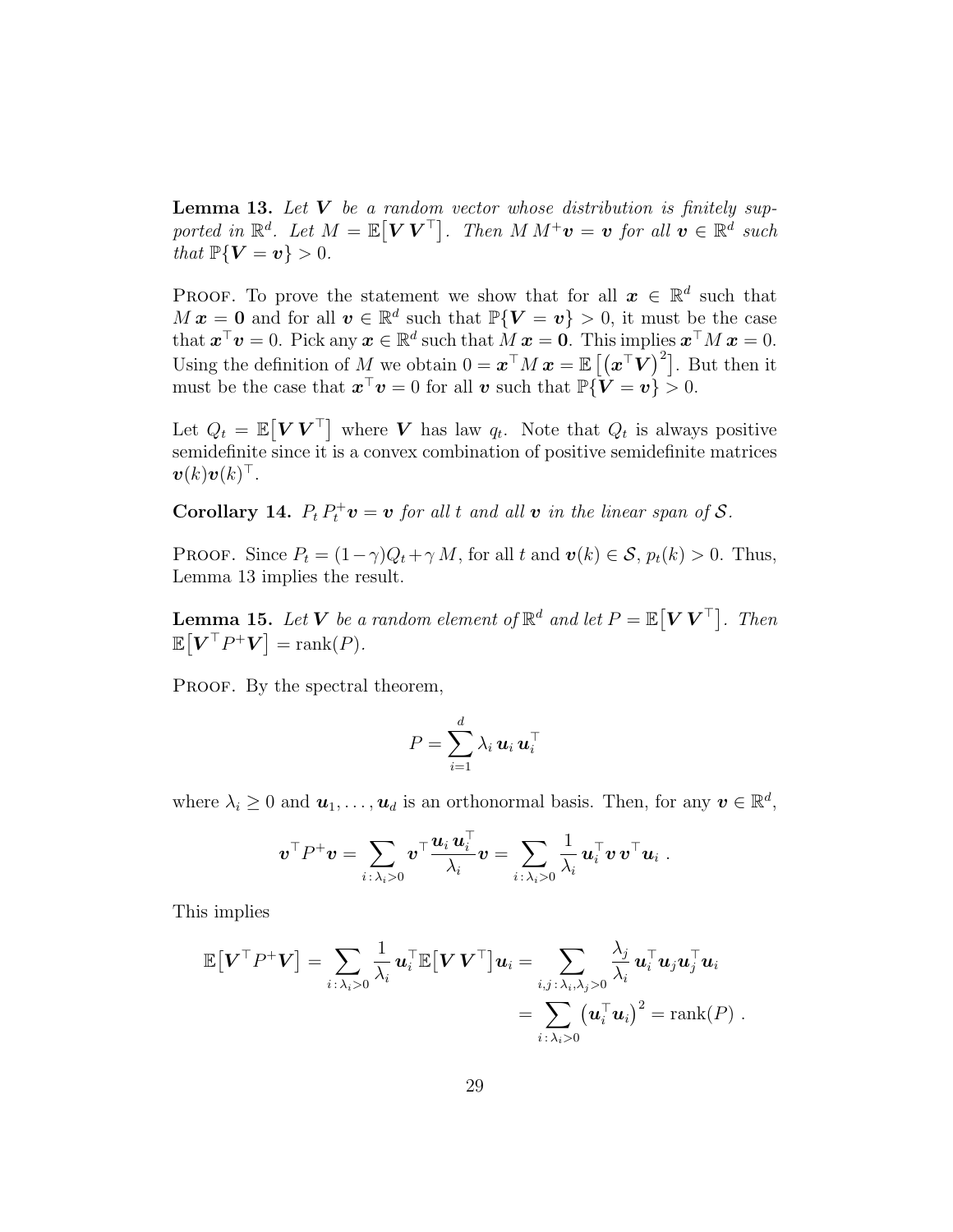**PROOF OF THEOREM 1.** Let  $\mathbb{E}_t$  be the expectation operator conditioned on the first  $t-1$  random draws  $K_1, \ldots, K_{t-1}$  (i.e., expectation with respect to the distribution  $p_{t-1}$ ). Recall that  $c_t(k) = \boldsymbol{\ell}_t^{\top} \boldsymbol{v}(k)$  for  $k = 1, \ldots, N$ , so  $\mathbb{E}_t c_t(K_t) \mathbf{v}(K_t) = P_{t-1} \boldsymbol{\ell}_t$ . Since  $\widetilde{c}_t(k) = \widetilde{\boldsymbol{\ell}}_t^\top \mathbf{v}(k)$ , and since Corollary 14 gives  $\mathbb{E}_t \widetilde{\boldsymbol{\ell}}_t = \boldsymbol{\ell}_t^1$  where  $\boldsymbol{\ell}_t^1$  $t_t$  is the orthogonal projection of  $\ell_t$  to the linear space spanned by S, we obtain  $\mathbb{E}_t \widetilde{c}_t(k) = c_t(k)$  for all  $k = 1, \ldots, N$ .

For each  $k \in \{1, ..., N\}$  define the cumulative pseudo-loss  $L_n(k) =$  $\widetilde{c}_1(k) + \cdots + \widetilde{c}_n(k)$ . Since for every  $k^* \in \{1, \ldots, N\}$ ,  $\overline{W}_n = \sum_{k=1}^N \overline{w}_n(k) \ge$  $\overline{w}_n(k^*) = \exp(-\eta \widetilde{L}_n(k^*)),$  we have

$$
\ln \frac{\overline{W}_n}{\overline{W}_0} \ge -\eta \widetilde{L}_n(k^*) - \ln N . \tag{A.1}
$$

On the other hand, assuming that  $\eta | \tilde{c}_t(k)| \leq 1$  for all t and k (this condition will be verified later), and using  $e^x \leq 1 + x + x^2$  for  $|x| \leq 1$  and  $\ln(1+y) \leq y$ for  $y > -1$  gives

$$
\ln \frac{\overline{W}_t}{\overline{W}_{t-1}} = \ln \sum_{k=1}^N \frac{p_{t-1}(k) - \gamma \mu(k)}{1 - \gamma} \exp\left(-\eta \widetilde{c}_t(k)\right)
$$
\n
$$
\leq \ln \sum_{k=1}^N \frac{p_{t-1}(k) - \gamma \mu(k)}{1 - \gamma} \left(1 - \eta \widetilde{c}_t(k) + \eta^2 \widetilde{c}_t(k)^2\right)
$$
\n
$$
\leq -\frac{\eta}{1 - \gamma} \sum_{k=1}^N p_{t-1}(k) \widetilde{c}_t(k) + \frac{\eta \gamma}{1 - \gamma} \sum_{k=1}^N \widetilde{c}_t(k) \mu(k)
$$
\n
$$
+ \frac{\eta^2}{1 - \gamma} \sum_{k=1}^N p_{t-1}(k) \widetilde{c}_t(k)^2.
$$
\n(A.2)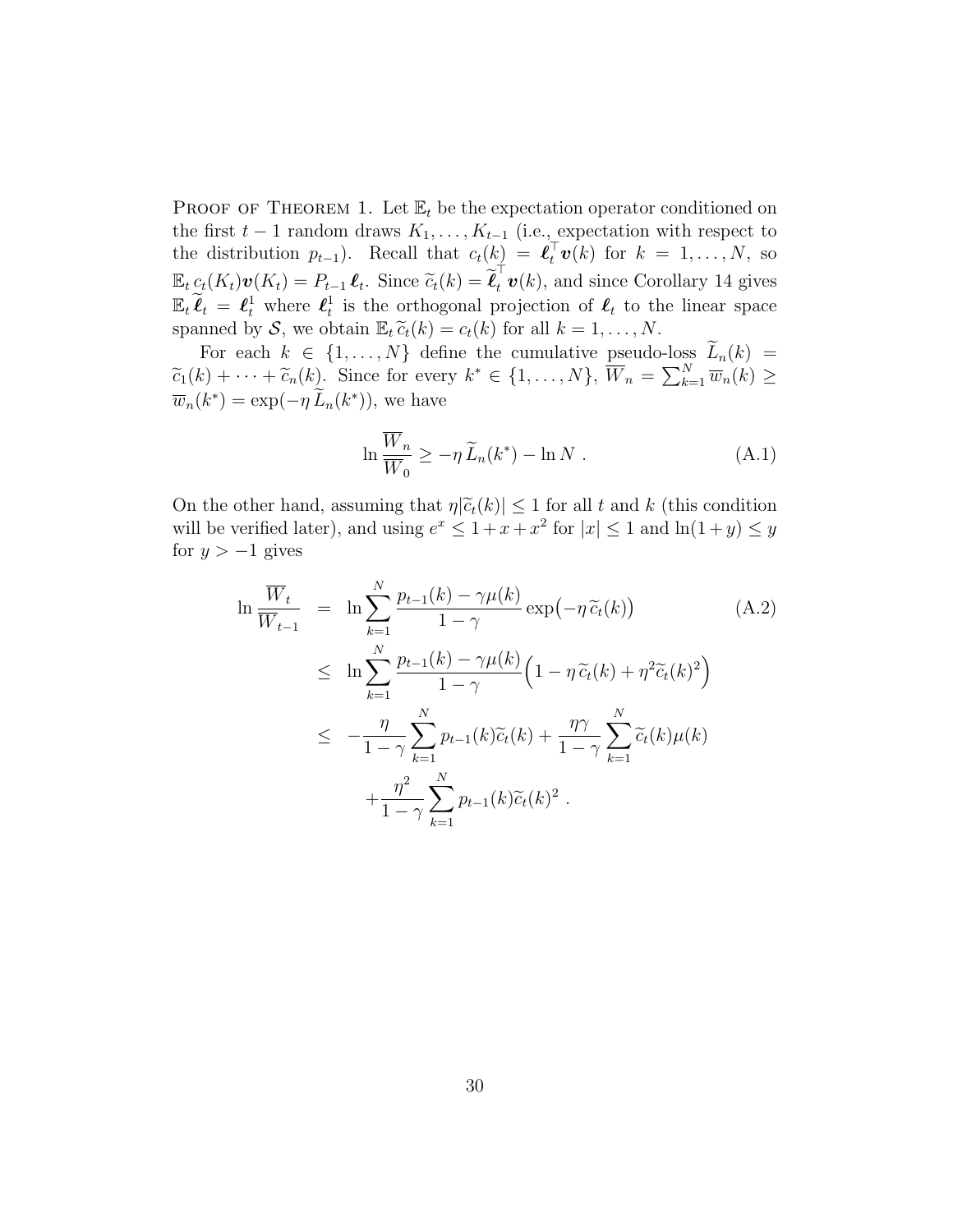The last term on the right-hand side can be written as follows

$$
\sum_{k=1}^{N} p_{t-1}(k) \widetilde{c}_{t}(k)^{2} = \sum_{k=1}^{N} p_{t-1}(k) \left( \sum_{i=1}^{d} v_{i}(k) \widetilde{\ell}_{t,i} \right) \left( \sum_{j=1}^{d} v_{j}(k) \widetilde{\ell}_{t,j} \right)
$$
  
\n
$$
= \sum_{k=1}^{N} p_{t-1}(k) \left( \sum_{i,j=1}^{d} v_{i}(k) v_{j}(k) \widetilde{\ell}_{t,i} \widetilde{\ell}_{t,j} \right)
$$
  
\n
$$
= \sum_{i,j=1}^{d} \widetilde{\ell}_{t,i} \widetilde{\ell}_{t,j} \left( \sum_{k=1}^{N} v_{i}(k) v_{j}(k) p_{t-1}(k) \right)
$$
  
\n
$$
= \sum_{i,j=1}^{d} \widetilde{\ell}_{t,i} P_{t-1}(i,j) \widetilde{\ell}_{t,j}
$$
  
\n
$$
= \widetilde{\ell}_{t}^{\top} P_{t-1} \widetilde{\ell}_{t}
$$
  
\n
$$
= c_{t}(K_{t}) \mathbf{v}(K_{t})^{\top} P_{t-1}^{+} P_{t-1} P_{t-1} \mathbf{v}(K_{t}) c_{t}(K_{t})
$$
  
\n
$$
\leq \mathbf{v}(K_{t})^{\top} P_{t-1}^{+} \mathbf{v}(K_{t})
$$

where we used the assumption  $|c(K_t)| \leq 1$ . Summing for  $t = 1, \ldots, n$  both sides of the inequality (A.2) gives

$$
\ln \frac{\overline{W}_n}{\overline{W}_0} \leq -\frac{\eta}{1-\gamma} \sum_{t=1}^n \sum_{k=1}^N p_{t-1}(k)\widetilde{c}_t(k) + \frac{\eta \gamma}{1-\gamma} \sum_{t=1}^n \sum_{k=1}^N \widetilde{c}_t(k)\mu(k) + \frac{\eta^2}{1-\gamma} \sum_{t=1}^n \mathbf{v}(K_t)^\top P_{t-1}^+ \mathbf{v}(K_t) .
$$

Combining the above with (A.1), multiplying both sides by  $(1 - \gamma)/\eta > 0$ , and using  $(1 - \gamma)(\ln N)/\eta \le (\ln N)/\eta$ , gives

$$
\sum_{t=1}^{n} \sum_{k=1}^{N} p_{t-1}(k)\widetilde{c}_{t}(k) \le (1 - \gamma)\widetilde{L}_{n}(k^{*}) + \frac{\ln N}{\eta} + \gamma \sum_{t=1}^{n} \sum_{k=1}^{N} \widetilde{c}_{t}(k)\mu(k) + \eta \sum_{t=1}^{n} \mathbf{v}(K_{t})^{\top} P_{t-1}^{+} \mathbf{v}(K_{t}).
$$
\n(A.3)

We now take expectation on both sides and use  $\mathbb{E}\,\widetilde{c}_t(k) = c_t(k)$  for all t and  $k$ . For the first and third term on the right-hand side this gives

$$
\mathbb{E}\widetilde{L}_n(k^*) = \mathbb{E}L_n(k^*) \quad \text{and} \quad \mathbb{E}\left[\sum_{t=1}^n \sum_{k=1}^N \widetilde{c}_t(k)\mu(k)\right] \le n \ . \tag{A.4}
$$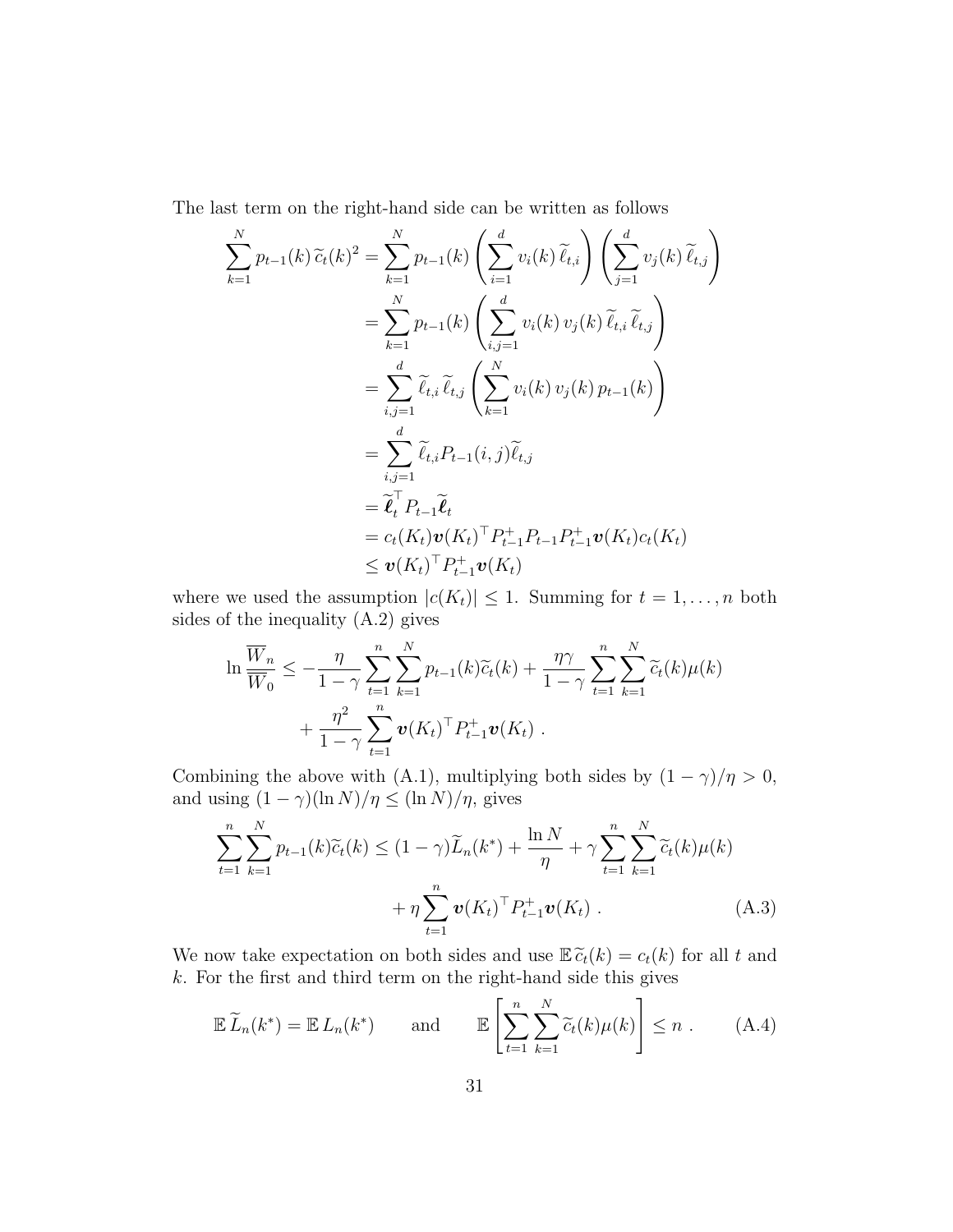The expectation of the term on the left-hand side is

$$
\mathbb{E}\left[\sum_{t=1}^{n}\sum_{k=1}^{N}p_{t-1}(k)\widetilde{c}_{t}(k)\right] = \mathbb{E}\left[\sum_{t=1}^{n}\sum_{k=1}^{N}p_{t-1}(k)\mathbb{E}_{t}\widetilde{c}_{t}(k)\right]
$$

$$
= \mathbb{E}\left[\sum_{t=1}^{n}\sum_{k=1}^{N}p_{t-1}(k)c_{t}(k)\right]
$$

$$
= \mathbb{E}\left[\sum_{t=1}^{n}\mathbb{E}_{t}c_{t}(K_{t})\right]
$$

$$
= \mathbb{E}\left[\sum_{t=1}^{n}c_{t}(K_{t})\right].
$$
(A.5)

Finally, we handle the expectation of the last term on the right-hand side of (A.3). Applying Lemma 15,

$$
\mathbb{E}_t\left[\boldsymbol{V}^\top P_{t-1}^+ \boldsymbol{V}\right] \le d \tag{A.6}
$$

where V is distributed according to  $p_{t-1}$  and  $\mathbb{E}_t\left[ \boldsymbol{V} \boldsymbol{V}^\top \right] = P_{t-1}$ . Substituting (A.4), (A.5), and (A.6) into (A.3) gives, for every  $k^* \in \{1, ..., N\}$ ,

$$
\mathbb{E}\left[\sum_{t=1}^{n} c_t(K_t) - L_n(k^*)\right] \le -\gamma \mathbb{E} L_n(k^*) + \frac{\ln N}{\eta} + \gamma n + d\eta n
$$
  

$$
\le \frac{\ln N}{\eta} + 2\gamma n + d\eta n
$$
 (A.7)

where we used  $|c_t(k^*)| \leq 1$  to bound  $-\mathbb{E} L_n(k^*) \leq n$ .

In order to enforce the condition  $\eta |\tilde{c}_t(k)| \leq 1$  we write

$$
|\widetilde{c}_t(k)| = |\mathbf{v}(k)^\top \widetilde{\boldsymbol{\ell}}_t| \leq |c_t(K_t)| |\mathbf{v}(k)^\top P_{t-1}^+ \mathbf{v}(K_t)| \leq ||P_{t-1}^+|| \max_{\mathbf{v} \in \mathcal{S}} ||\mathbf{v}||^2
$$
  

$$
\leq \frac{B^2}{\lambda_{\min}(P_{t-1})}
$$

where  $\lambda_{\min}(P_{t-1})$  is the smallest nonzero eigenvalue of  $P_{t-1}$ , and we used, once more,  $|c_t(K_t)| \leq 1$  and  $||\boldsymbol{v}||^2 \leq B^2$ . Let  $\lambda_{\min} = \lambda_{\min}(M)$ . By Weyl's inequality,  $\lambda_{\min}(P_{t-1}) \geq \gamma \lambda_{\min}$ , which in turn implies that  $|\tilde{c}_t(k)| \leq B^2/(\gamma \lambda_{\min})$ .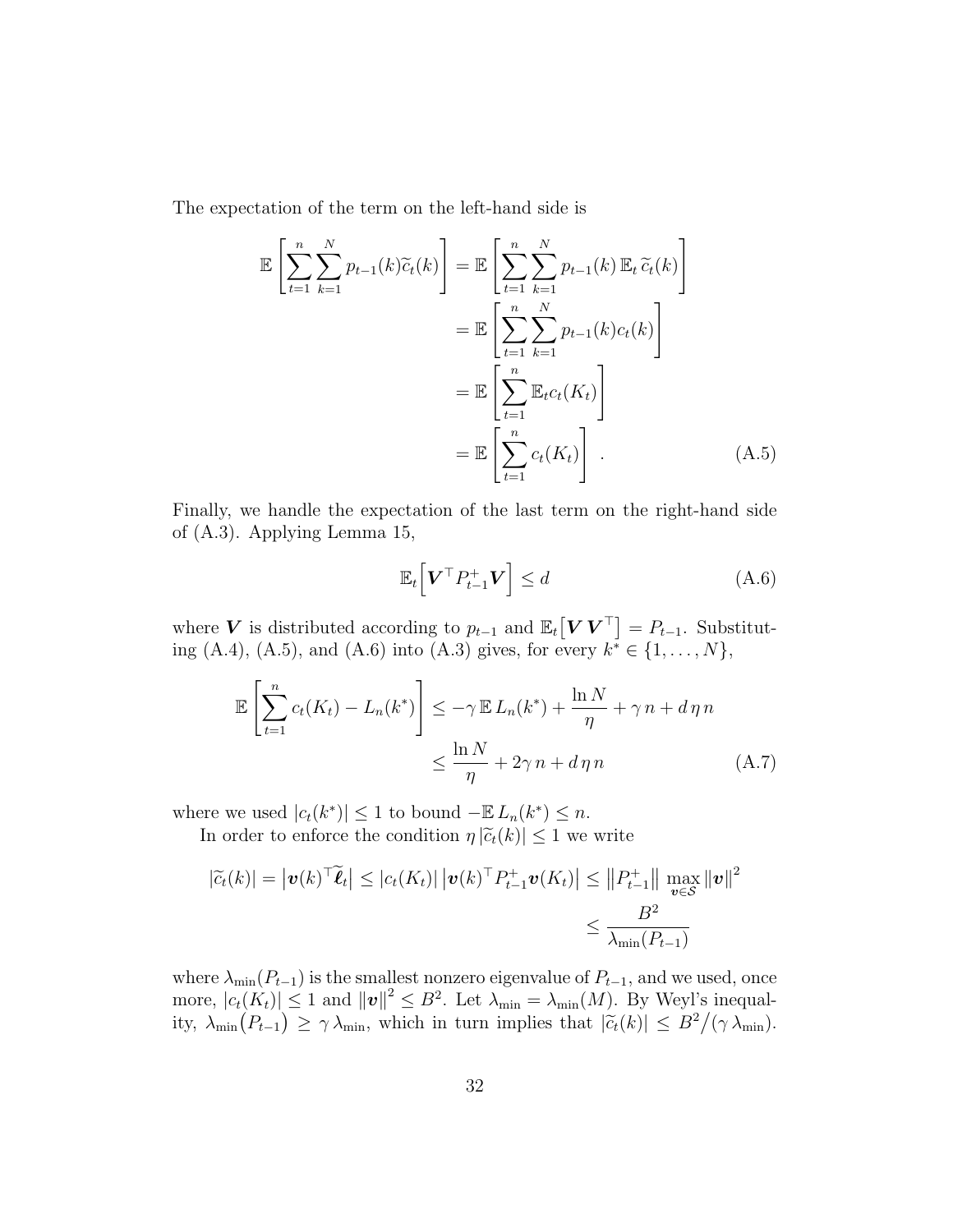Hence we choose  $\eta = \gamma \lambda_{\min}/B^2$  and (A.7) becomes

$$
\mathbb{E}\left[\sum_{t=1}^n c_t(K_t) - L_n(k)\right] \leq \frac{B^2 \ln N}{\gamma \lambda_{\min}} + \gamma \lambda_{\min} \left(\frac{d}{B^2} + \frac{2}{\lambda_{\min}}\right) n.
$$

Letting

$$
\gamma = \frac{B}{\lambda_{\min}} \sqrt{\frac{\ln N}{n \left(\frac{d}{B^2} + \frac{2}{\lambda_{\min}}\right)}}
$$

finally yields

$$
\mathbb{E}\left[\sum_{t=1}^{n} c_t(K_t) - L_n(k)\right] \le 2\sqrt{\left(\frac{2B^2}{d\lambda_{\min}} + 1\right) n d \ln N}
$$

which ends the proof of Theorem 1.

## Acknowledgements

Thanks to Sham Kakade for enlightening discussions and to Sebastién Bubeck for pointing out a problem in a preliminary version of this paper.

- [1] N. Cesa-Bianchi, G. Lugosi, Prediction, Learning, and Games, Cambridge University Press, 2006.
- [2] P. Auer, N. Cesa-Bianchi, Y. Freund, R. Schapire, The nonstochastic multiarmed bandit problem, SIAM Journal on Computing 32 (1) (2002) 48–77.
- [3] B. Awerbuch, R. Kleinberg, Adaptive routing with end-to-end feedback: distributed learning and geometric approaches, in: Proceedings of the 36th ACM Symposium on the Theory of Computing, ACM Press, 2004.
- [4] H. McMahan, A. Blum, Online geometric optimization in the bandit setting against an adaptive adversary, in: Proceedings of the 17th Annual Conference on Learning Theory, Springer, 2004, pp. 109–123.
- [5] V. Dani, T. Hayes, Robbing the bandit: less regret in online geometric optimization against an adaptive adversary, in: Proceedings of the 17th Annual ACM-SIAM Symposium on Discrete Algorithms, ACM/SIAM, 2006, pp. 937–943.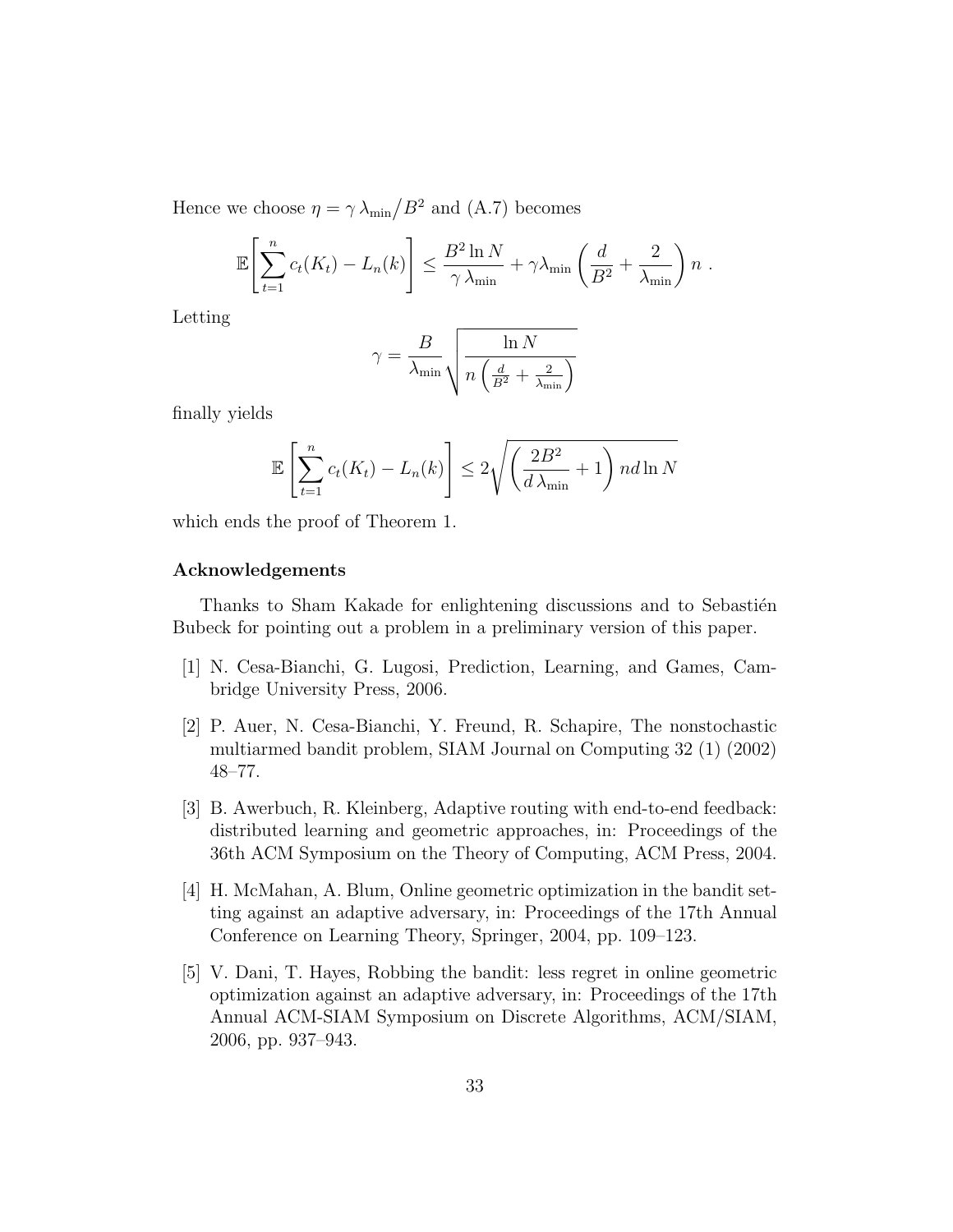- [6] A. György, T. Linder, G. Lugosi, G. Ottucsák, The on-line shortest path problem under partial monitoring, Journal of Machine Learning Research 8 (2007) 2369–2403.
- [7] V. Dani, T. Hayes, S. Kakade, The price of bandit information for online optimization, in: Advances in Neural Information Processing Systems 22, MIT Press, 2008, pp. 345–352.
- [8] J. Abernethy, E. Hazan, A. Rakhlin, Competing in the dark: An efficient algorithm for bandit linear optimization, in: Proceedings of the 21st Annual Conference on Learning Theory, Omnipress, 2008, pp. 263–274.
- [9] P. Bartlett, V. Dani, T. Hayes, S. Kakade, A. Rakhlin, A. Tewari, Highprobability regret bounds for bandit online linear optimization, in: Proceedings of the 21st Annual Conference on Learning Theory, Omnipress, 2008, pp. 335–342.
- [10] J. Abernethy, A. Rakhlin, Beating the adaptive bandit with high probability, Tech. Rep. UCB/EECS-2009-10, University of California at Berkeley (2009).
- [11] J.-Y. Audibert, S. Bubeck, Minimax policies for adversarial and stochastic bandits, in: Proceedings of the 22nd Annual Conference on Learning Theory, Omnipress, 2009.
- [12] E. Takimoto, M. Warmuth, Path kernels and multiplicative updates, Journal of Machine Learning Research 4 (5) (2004) 773–818.
- [13] A. Kalai, S. Vempala, Efficient algorithms for online decision problems, Journal of Computer and System Sciences 71 (3) (2005) 291–307.
- [14] S. Boyd, L. Vanderberghe, Convex Optimization, Cambridge University Press, 2004.
- [15] D. Helmbold, M. Warmuth, Learning permutations with exponential weights, in: Proceedings of the 20th Annual Conference on Learning Theory, Springer, 2007, pp. 469–483.
- [16] M. Jerrum, A. Sinclair, E. Vigoda, A polynomial-time approximation algorithm for the permanent of a matrix with nonnegative entries, Journal of the ACM 51 (2004) 671–697.